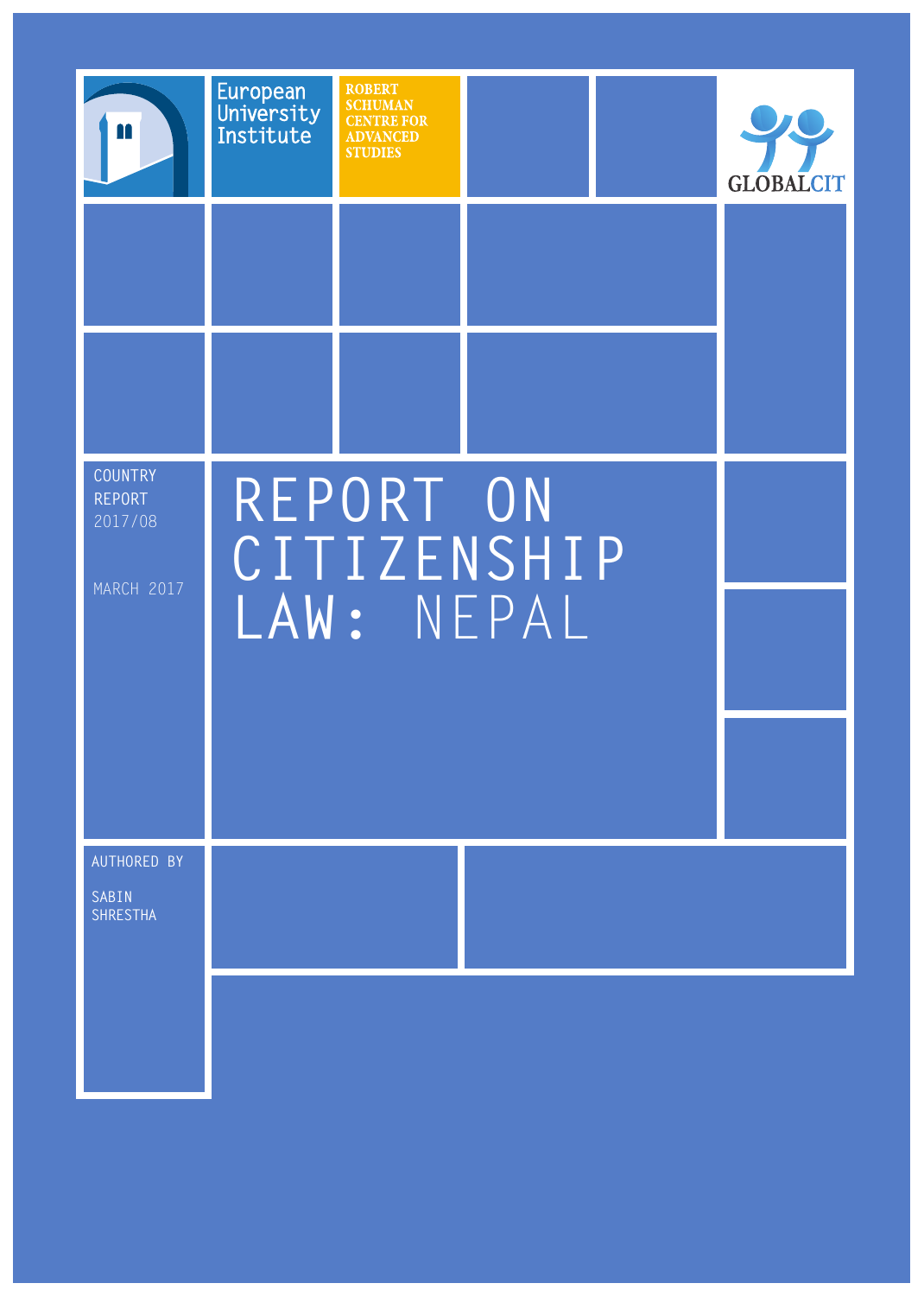© Sabin Shrestha, 2017

This text may be downloaded only for personal research purposes. Additional reproduction for other purposes, whether in hard copies or electronically, requires the consent of the authors. If cited or quoted, reference should be made to the full name of the author(s), editor(s), the title, the year and the publisher.

Requests should be addressed to GlobalCit@eui.eu.

Views expressed in this publication reflect the opinion of individual authors and not those of the European University Institute.

Global Citizenship Observatory (GLOBALCIT) Robert Schuman Centre for Advanced Studies in collaboration with Edinburgh University Law School

**Report on Citizenship Law: Nepal** RSCAS/GLOBALCIT-CR 2017/8 March 2017

© Sabin Shrestha, 2017 Printed in Italy European University Institute Badia Fiesolana I – 50014 San Domenico di Fiesole (FI)

www.eui.eu/RSCAS/Publications/ cadmus.eui.eu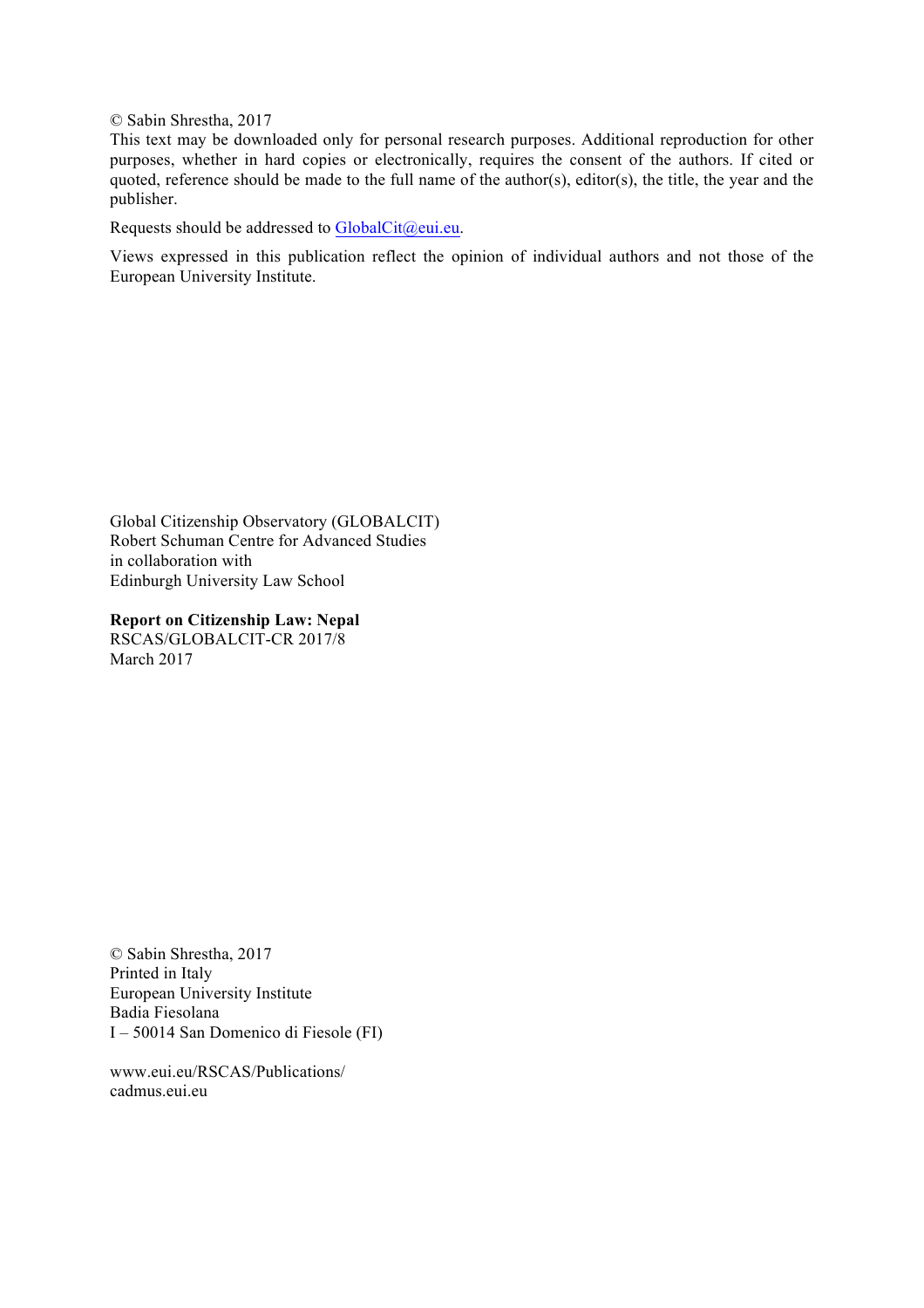#### **Robert Schuman Centre for Advanced Studies**

The Robert Schuman Centre for Advanced Studies (RSCAS), created in 1992 and directed by Professor Brigid Laffan, aims to develop inter-disciplinary and comparative research on the major issues facing the process of European integration, European societies and Europe's place in 21<sup>st</sup> century global politics.

The Centre is home to a large post-doctoral programme and hosts major research programmes, projects and data sets, in addition to a range of working groups and ad hoc initiatives. The research agenda is organised around a set of core themes and is continuously evolving, reflecting the changing agenda of European integration, the expanding membership of the European Union, developments in Europe's neighbourhood and the wider world.

Details of the research of the Centre can be found on: http://www.eui.eu/RSCAS/Research/

Research publications take the form of Working Papers, Policy Papers, and e-books. All of these are also available on the Schuman Centre's website: http://www.eui.eu/RSCAS/Publications/

The European University Institute (EUI) and the Schuman Centre are not responsible for the opinions expressed by the author(s).

#### **GLOBALCIT**

GLOBALCIT is the successor of EUDO CITIZENSHIP, which has been the key reference for the study of citizenship and the franchise between 2009 and 2017. With the geographic expansion of the Observatory's scope the new name reflects our worldwide coverage.

GLOBALCIT provides the most comprehensive source of information on the acquisition and loss of citizenship in Europe for policy makers, NGOs and academic researchers. Its website hosts a number of databases on domestic and international legal norms, naturalisation statistics, citizenship and electoral rights indicators, a comprehensive bibliography and glossary, a forum with scholarly debates on current citizenship trends, media news on matters of citizenship policy and various other resources for research and policy-making.

Research for the 2016/2017 GLOBALCIT Reports has been supported by the European University Institute's Global Governance Programme, the EUI Research Council, and the British Academy Research Project CITMODES (co-directed by the EUI and the University of Edinburgh).

The financial support from these projects is gratefully acknowledged.

While our new website is under construction, for more information see: http://eudo-citizenship.eu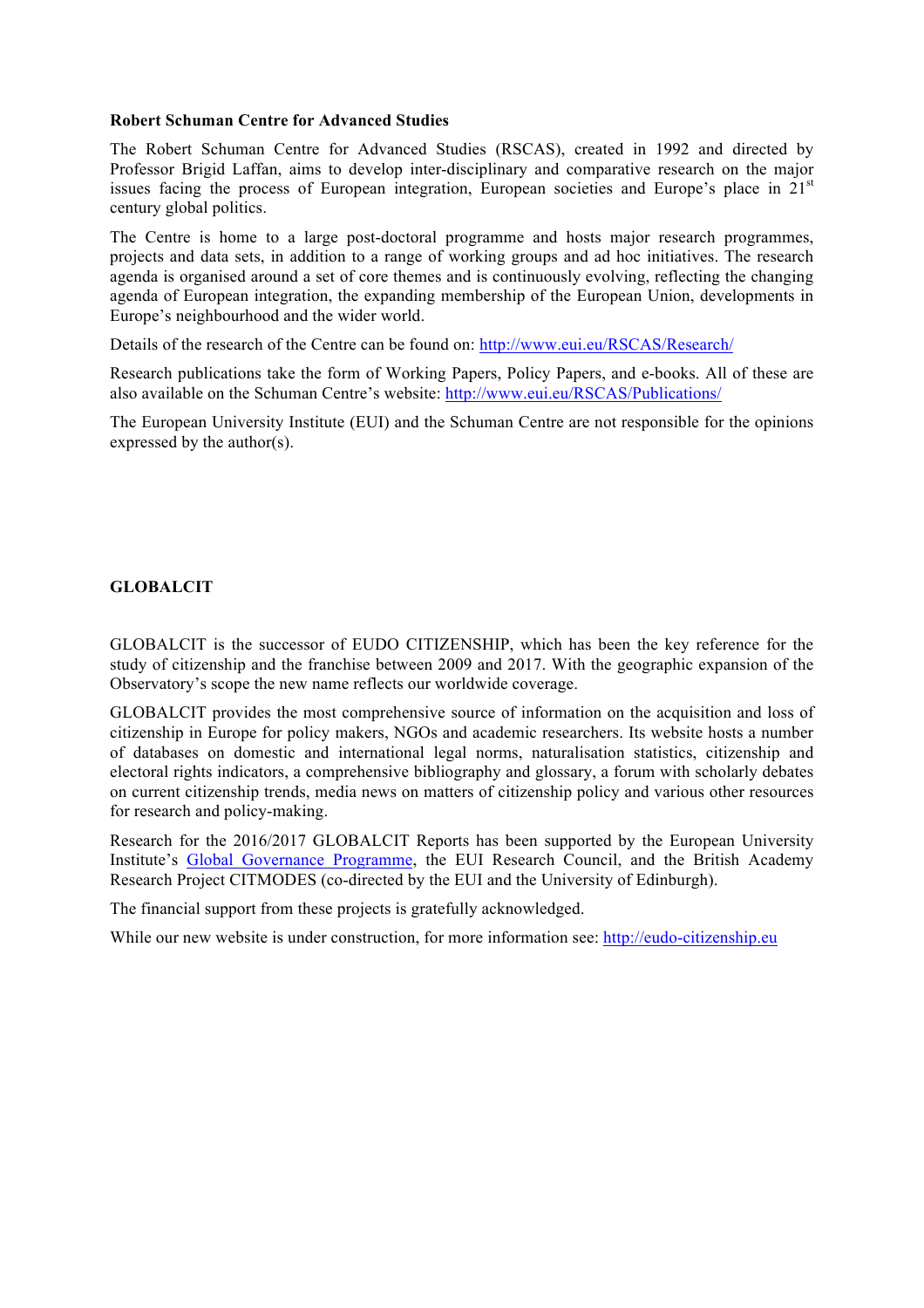## **Report on Citizenship Law**

**Nepal**

*Sabin Shrestha*

## **1. Introduction**

Almost nine years after a second people's movement, the Constituent Assembly (CA) promulgated a new constitution on 20 September 2015. The intervening period witnessed the dissolution of the first CA on 28 May 2012 and the election of a second CA on 19 November 19 2013 as a result of the top political parties failing to reach consensus on some contentious issues, including citizenship. Consequent to the destructive earthquake that devastated the nation on 25 April 2015, the top four political parties adopted a fast-track process and resolved all the contentious issues, thereby promulgating the first constitution ever drafted by an elected body in Nepal. The new constitution has certain provisions that differ from the earlier Interim Constitution and which are therefore in contradiction to the existing Citizenship Act.

In addition, the Supreme Court of Nepal has made a number of landmark decisions on citizenship, issuing directive orders to the Ministry of Home Affairs and district administration offices to comply with the provisions on citizenship. Parliament has yet to revise Nepal's Citizenship Act to comply with the decisions of the Supreme Court.

Nepal is a party to a number of human rights treaties, namely the International Covenant on Civil and Political Rights (ICCPR), the International Covenant on Economic, Social and Cultural Rights (ICESCR), the Convention on the Elimination of All Forms of Discrimination against Women (CEDAW), the Convention on the Rights of Children (CRC) and the Convention on the Elimination of All Forms of Racial Discrimination (CERD). It therefore has an obligation to abide by the norms of these treaties and to draft laws on nationality in line with the principles they contain.

## **2. Historical Background**

Nepal is a multi-ethnic, multi-cultural and multi-religious country comprising more than 100 castes and ethnic groups and eight major religious traditions. These castes and ethnic groups are distinguished by their languages, customs and myths of origin, and have different sizes,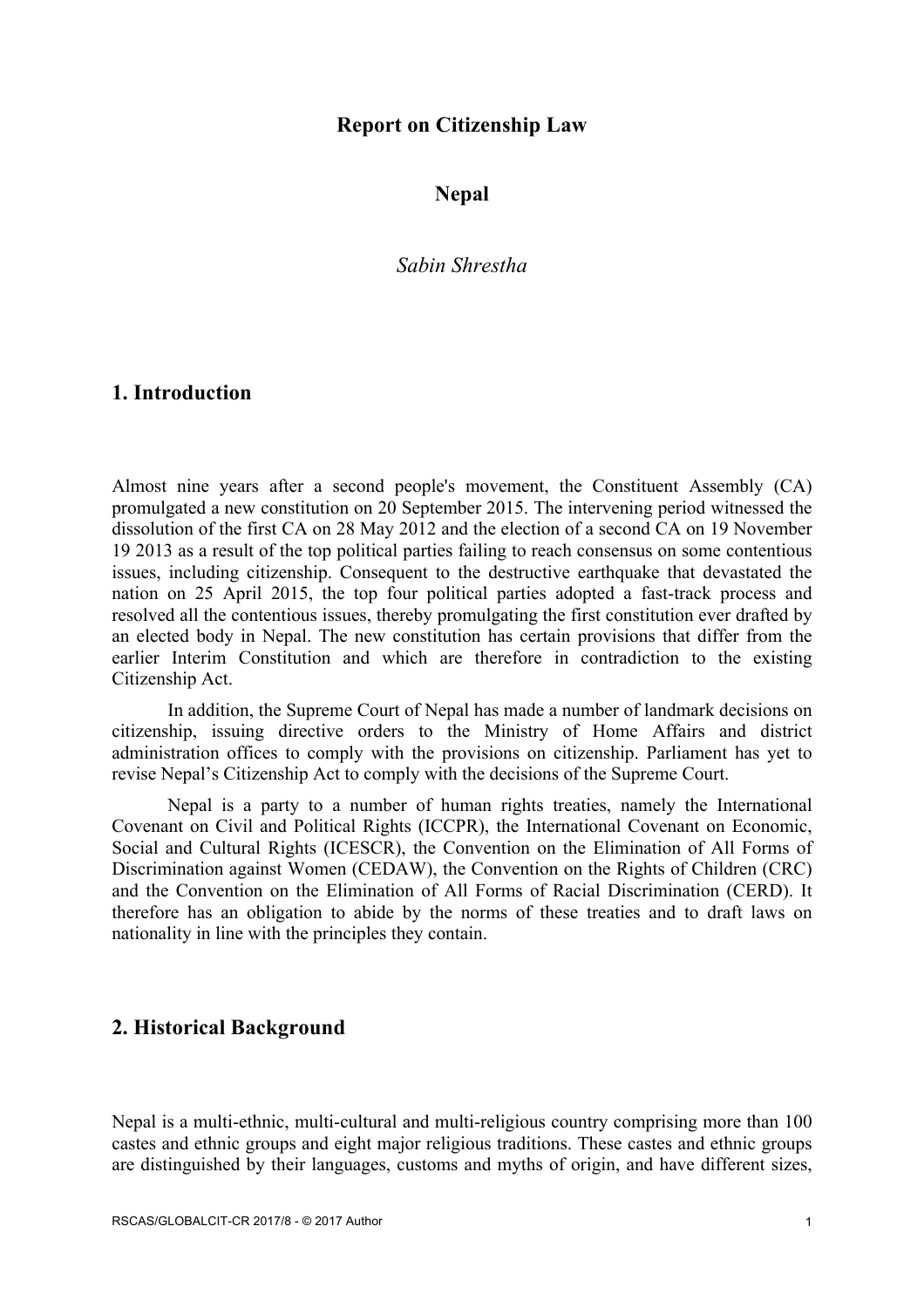powers and influence. As a consequence, there is a poor balance of ethnic relations in Nepal. Further issues that the country is faced with include heterogeneity of culture, religion, and geography. These issues, coupled with Nepal's long history of migration, imply that all inhabitants of the country are settlers. Therefore, enabling the implementation of equal social and political rights without prejudice to cultural diversity is one of the key challenges Nepal is faced with. That is, it is essential for the country to find an adequate compromise between the state and its citizens in terms of equal rights and responsibilities. Equality here implies that all citizens are equal and the state, which guarantees the rights of citizens, is itself seen as neutral and treating all citizens equally.<sup>1</sup> Exclusion and marginalisation from full citizenship are not only issues for outsiders, migrants and new settlers in a country. Groups like women, ethnic minorities and the poor can fall outside full citizenship in their own country. Experiences of citizenship are therefore also dependent on societal position and roles – roles that are determined by social relations of unequal power formed on the basis of race, ethnicity, caste, class and gender. $^{2}$ 

The right to citizenship is a basic right of every individual. It is therefore a right of women. It is also ensured by various international human rights conventions to which Nepal is a state party. The UDHR clearly states that everyone has the right to a nationality and no one shall be arbitrarily deprived of his/her nationality nor denied the right to change nationality.<sup>3</sup> Article 9 of CEDAW provides women with equal rights to men to acquire, change or retain their nationality and also grants equal nationality rights to their children. Moreover, in the  $30<sup>th</sup>$  CEDAW session in January 2004, the CEDAW committee provided strong concluding remarks in the  $2<sup>nd</sup>$  and  $3<sup>rd</sup>$  periodic reports to Nepal to "repeal or amend article 9 of the constitution, which permits discrimination against women in the area of citizenship". 4

The first Nepalese Citizenship Act was enacted in 1952. This act specified that citizenship was acquired by birth if either of the parents is a Nepalese citizen, or by marriage to a Nepalese man who had been permanently living in Nepal with his family, by anyone living in Nepal for more than 5 years and by children born abroad to a Nepalese father and mother. The Nepalese Constitution of 1962 included a citizenship chapter for the first time in the country's constitutional history. It stated that a person was eligible for Nepalese citizenship if he/she had been born in Nepal, or if either of his/her parents was a Nepalese citizen, or, if a woman, if she had a matrimonial relationship with a Nepalese citizen, or if he/she had already acquired Nepalese citizenship. The constitution stated that acquisition and termination of citizenship were determined by law and foreigners should have to fulfil certain conditions to acquire Nepalese citizenship.

The 1964 Nepal Citizenship Act categorised three ways of acquiring Nepalese citizenship: by descent, by naturalisation and through honorary citizenship. Citizenship by descent could be acquired by anyone whose father was a Nepalese citizen at the time of his/her birth, any child in Nepal the whereabouts of whose parents were not known, and any child born within a reasonable time after the death of his/her Nepalese father. Citizenship by naturalisation could be acquired by anybody who had resided in Nepal for more than 15 years, women who had a matrimonial relation with a Nepalese man, and the sons, daughters and descendants of Nepalese citizens.

<sup>&</sup>lt;sup>1</sup><br>Constitutional Lawyers' Forum, Citizenship (Kathmandu: Classic Printing Service, 2068 B.S) 566.<br><sup>2</sup><br>Universal Declaration of Human Rights (1948), Article 15.<br><sup>4</sup> FWLD and UNIFEM, Op.cit. p. 34.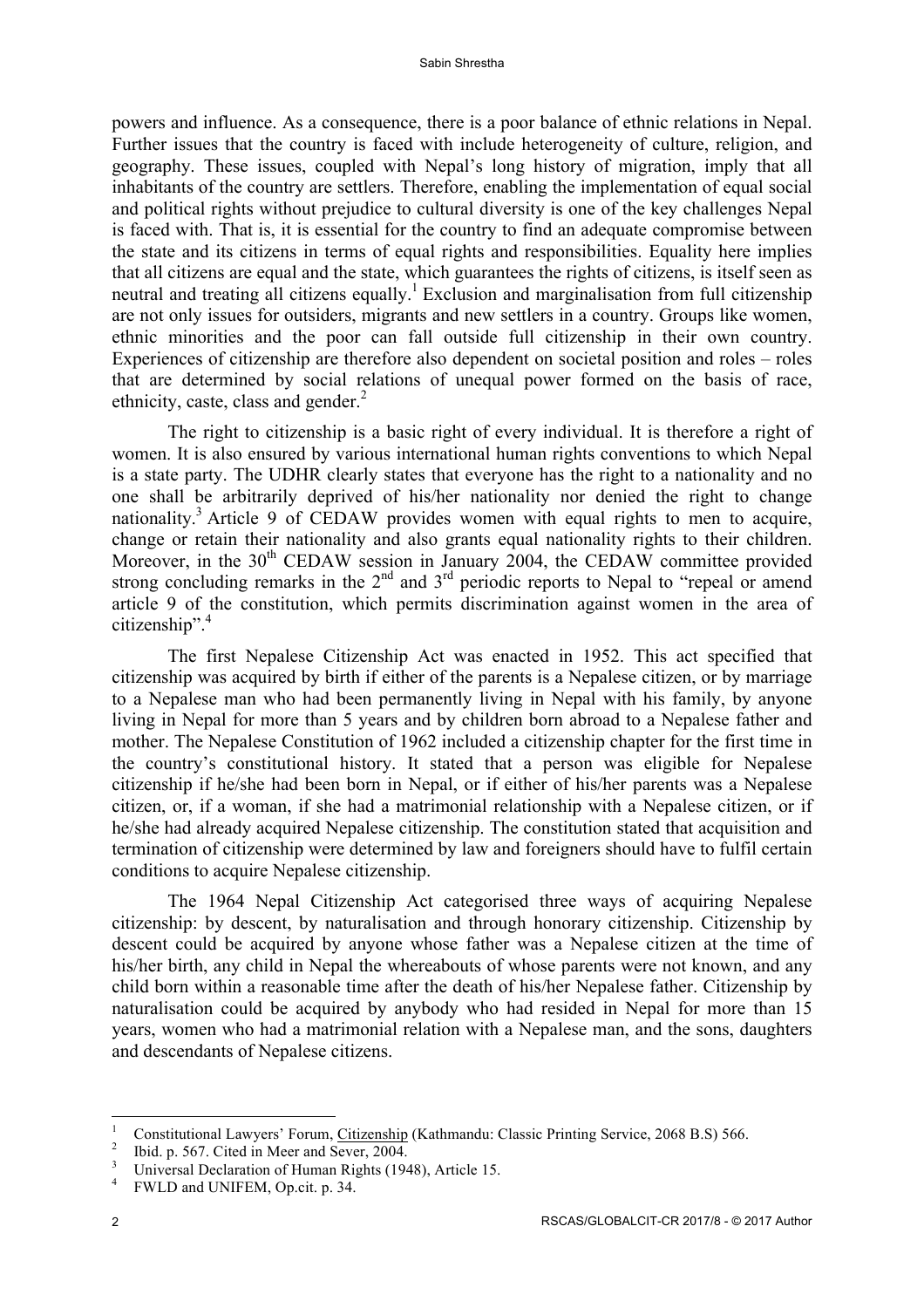The 1990 constitution did not include citizenship being acquired by birth and was more rigid than the constitution of 1960. It also provided that citizenship was acquired in the three categories of descent, naturalisation and honorary citizenship. Citizenship by descent could be acquired by anyone whose father was a Nepalese citizen at the time of his/her birth, and any child in Nepal the whereabouts of whose father and mother were not known. Citizenship by naturalisation could be acquired by anybody who had resided in Nepal for more than 15 years, women in matrimonial relationships with Nepalese men, and the sons, daughters and descendants of Nepalese citizens who had resided in Nepal for more than two years. In addition, people domiciled in areas annexed by Nepal also acquired Nepalese citizenship.

The modern concept of citizenship is new to Nepal. Before 1950 there were no legal provisions to distinguish real citizens from non-citizens (foreigners). However, words like 'Nepali raiti' and 'foreigner raiti' were used in the first Civil Code of 1854 to differentiate between citizens and foreigners. This distinction was made mainly "for the purpose of purchasing land and other fixed properties. Besides, the words 'muglaniya' and 'mlechhe' were used to denote Indian and European citizens". <sup>5</sup> Foreigners were not allowed to acquire property, obtain government employment and *jamindari* (landlordship). However, a foreigner could become a 'Nepali raiti' after a minimum of five years of residency. Children born in Nepal to expatriates could acquire the status of 'Nepali raiti,' but they could only enjoy their full rights as 'Nepali raiti' after turning  $16<sup>6</sup>$ 

The first Citizenship Act (1952) introduced the modern, constitutionally defined, concept of citizenship. It was like many other citizenship laws and declared the following to be Nepalese citizens: those born in Nepal; those permanently settled in Nepal; those whose parent was born in Nepal; and woman married to a Nepali. It was very liberal on the issue of naturalised citizenship and gave citizenship to anyone who had lived in Nepal for at least five years. The 1952 Act was replaced by the Citizenship Act of 1964, which was drafted after the promulgation of the 1962 constitution, which gave special attention to citizenship.<sup>7</sup> The 1964 Act made it relatively difficult to acquire naturalised citizenship. This act has been amended five times and still provides the basis for granting citizenship in the country.

The prevailing patriarchal social structure of Nepalese society has restricted a large number of citizens from acquiring citizenship. The patriarchal nature of legal and constitutional regulation of citizenship discriminates against women. Article 9(2) of the 1990 constitution only allowed citizenship by descent through the father. Sub-sections 1, 2 and 5 of Article 9 discriminated against women as they failed to provide citizenship to children through their mothers. According to sub-section 1, children could receive citizenship only if the father was a citizen of Nepal. Similarly, sub-section 2 stated that any infant found within the country was a Nepalese citizen until his/her father was identified. These constitutional provisions failed to recognise the existence of the mother. As a result, many children of single parents were becoming non-citizens.<sup>8</sup> Badi, a Dalit community in western Nepal, probably face the most problems in acquiring citizenship certificates for their children. A significant number of "Badi Women are traditionally involved in prostitution, and their children have been deprived of citizenship certificates. Around 1000 children born to Badi

<sup>5</sup> Constitutional Lawyers Forum (CLaF), Op. cit. p. 568. Cited in Karki, B.B. (1996) Legal Provisions on Citizenship and Existing Problems (in Nepali), Kanon, No 3, Bhadra 2054 B.S.<br>
<sup>6</sup> Ibid. p. 569.<br>
<sup>8</sup> Ibid. p. 582.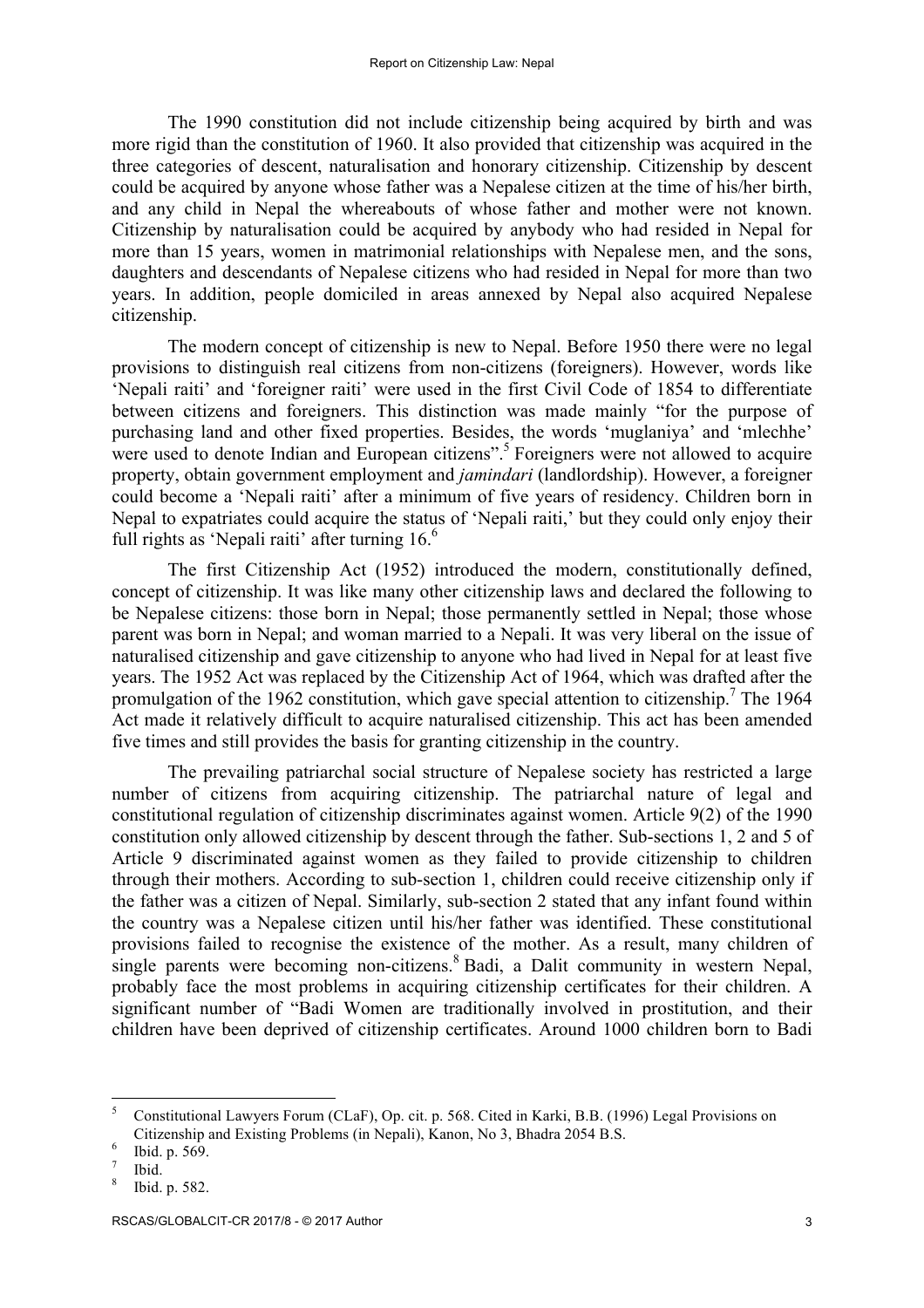women have been deprived of citizenship certificates, which is a great injustice meted out by the state to its underprivileged citizens".<sup>9</sup>

A newspaper report published in The Rising Nepal on 8 December 2004 makes it clear that patriarchy has hindered the children of single parents from obtaining citizenship:

Awan Kumar Pudasaini of Besithok village in Nuwakot district, adjoining Kathmandu, has just learnt what problems you can land in if you are trying to get citizenship papers for your stepchild. Pudasaini married a woman who had a child from her previous marriage. He brought up the child, Raju, as his own son. Raju grew up and applied for his citizenship certificate as he wanted to go abroad for employment. He received it too. Ironically, Pudasaini was arrested along with Raju by the district administration on charges of forgery and the citizenship certificate was cancelled. Pudasaini had stood as Raju's father as the whereabouts of the biological father are not known. Pudasaini is now awaiting punitive action and, if found guilty, Pudasaini can be fined up to Rs.  $10,000$  or imprisoned for five years.<sup>10</sup>

The 2007 Interim Constitution of Nepal provided that children could obtain citizenship through either the father or mother, but this was not implemented. Moreover, the provision was made ineffective by another provision in the same constitution that children born to a Nepalese mother and a foreign father could not obtain citizenship by descent. This totally denied an independent identity of women.

The emerging citizenship concept in Nepal was traditionally biased against women. Men were/are treated as full successors of citizenship rights and women were/are treated as second-class citizens of the nation. Nepalese women acquire citizenship on the basis of relationships with men, such as the father and then the husband. Widely varying cultural practices make it necessary to distinguish between groups in which social deprivation is a consequence of general and shared poverty and those in which the situation of women is more directly connected to an unequal gender-based distribution of power and resources in the family and in society. Among conservative high-caste families, for example, particularly those in the Terai, women tend to have fewer opportunities, less decision-making power, and more restrictions on their movements than men.

Two assumptions on gender roles within the family have contributed to this inequality. First, the unity of the family is central to the patriarchal notion of national unity in Nepal. Second, and related, this unity of the family is presumed to be determined by the head of the household, who is male. Bashyal notes that these two assumptions cut across the dichotomy between the public and the private sphere and cause "two broad forms of discrimination against women in the realm of citizenship rights". <sup>12</sup> He highlights that nationality of the woman is a 'dependent nationality', which she acquires when joining her husband who is a member of the nation. As a consequence, wives "were automatically granted the nationality of their husband, having renounced their own nationalities. Furthermore, they were not granted the same right to transfer citizenship to a foreign spouse".<sup>13</sup> Second, in cases of children born to parents with different nationalities, they would receive the nationality of the father. As highlighted by Bishar "[T]his in turn resulted

<sup>&</sup>lt;sup>9</sup> Ibid. p. 583.<br><sup>10</sup> Ibid cited from The Rising Nepal, 2004.<br><sup>11</sup> United Nations Children's Fund (UNICEF), Children and women of Nepal: A situation Analysis, (Kathmandu: UNICEF, 1987) 163.<br><sup>12</sup> Bishnu Bashyal, "Gender Equality Act 2006: An Analytical study with reference to the Convention on the

Elimination of All forms of Discrimination against Women, 1979," diss., Tribhuvan University, 2009, 85. Ibid. p. 85.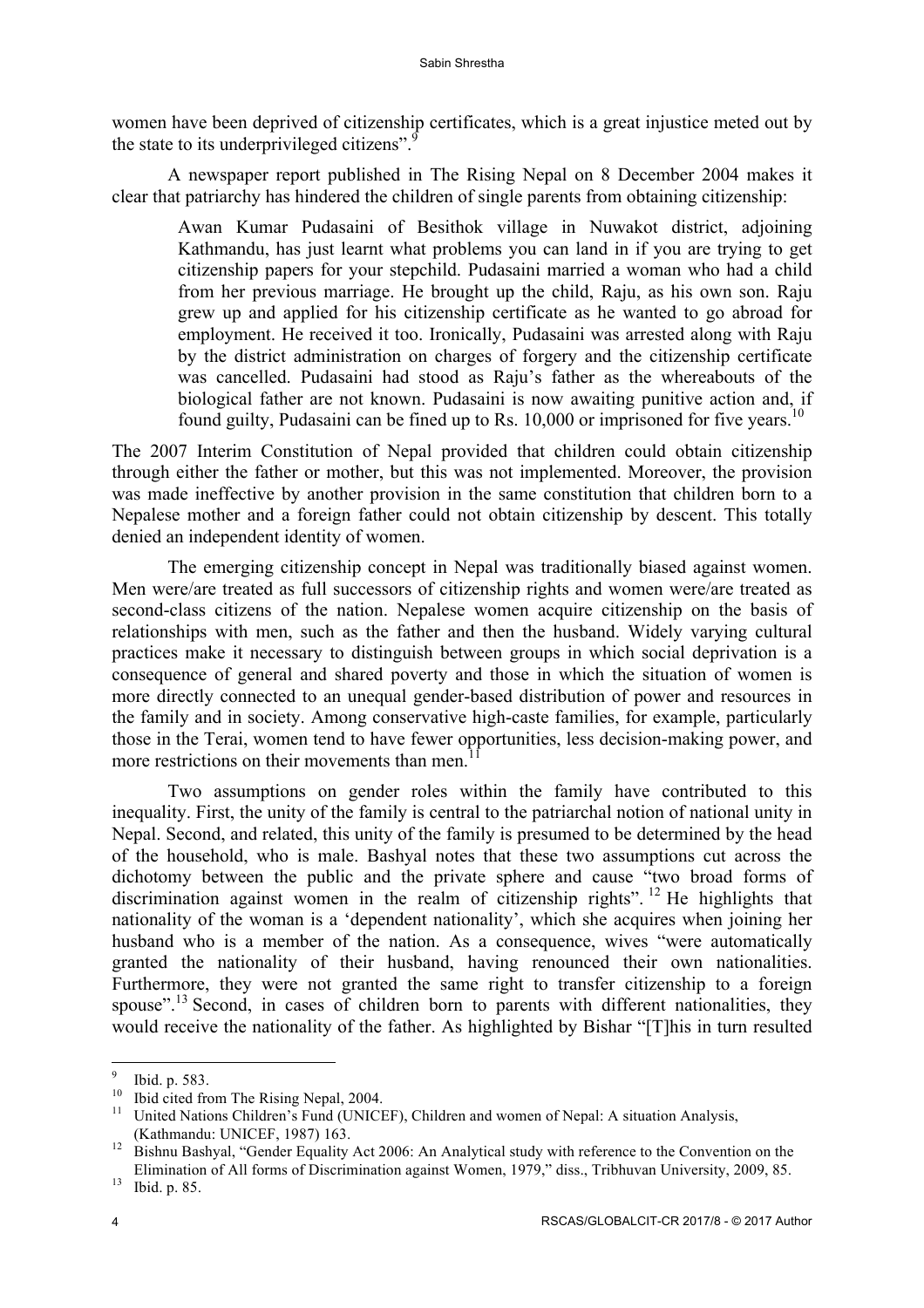in discrimination against women in society, and the perpetuation of gender inequality through women's second class citizenship. Women who were divorced, abandoned or widowed were rendered stateless in their marriage and similarly left without any right associated with citizenship. The denial of equal citizenship rights had a devastating effect on many women and children, unnecessarily limiting their mobility, access to services and opportunities".<sup>14</sup>

There were some changes with regard to the citizenship rights of women with the 2007 Interim Constitution, promulgated immediately after the peace accord, which was signed with a commitment to restructure the state for inclusive democracy. Parliament passed a resolution guaranteeing citizenship through the mother. In conferring citizenship to children, the new law requires that children born to a foreign husband be born in Nepal and have permanent residence in Nepal. According to the present constitution, women of foreign nationality who marry Nepalese citizens can acquire Nepalese citizenship after starting the process to renounce their former citizenship. However, a man of foreign nationality who marries a Nepalese woman is not entitled to acquire Nepalese citizenship by virtue of marriage.

Thus, Nepalese women have been discriminated against in comparison to their male counterparts. Although the laws and constitution have been changed, there is still much discrimination against women in the acquisition of citizenship. The citizenship law is still discriminatory on the basis of marriage. There are also many restrictions on mothers' rights to confer citizenship on their children. A mother cannot easily confer citizenship on her child and the new legal provision still does not allow women to confer citizenship on an alien husband, which is a denial of full and equal citizenship rights.<sup>15</sup> Women are forced to live in abusive relationships, they become victims of domestic violence, physical and mental abuse, and are forced to endure all of this because they are economically dependent upon their husbands.<sup>16</sup> The reason for being economically dependent upon the husband is the denial of citizenship rights to women. Women do not have an independent identity of their own, which forces them to become dependent either on their father or their husband.

## **3. Current citizenship regime**

#### **3.1. Acquisition of Nepalese citizenship**

Article 10(1) of the current 2015 Constitution recognises acquisition of citizenship as a right of all Nepalese citizens. Previous constitutions never recognised citizenship as a right. Additionally, Article 10(2) states that there is a single federal citizenship with provincial identity.

<sup>&</sup>lt;sup>14</sup> Ibid. p. 85.<br><sup>15</sup> Ibid. <sup>15</sup> FWLD (3), A study on discriminatory laws against women, Dalits, ethnic communities, religious minorities and persons with disabilities (Kathmandu: FWLD, 2009) 25.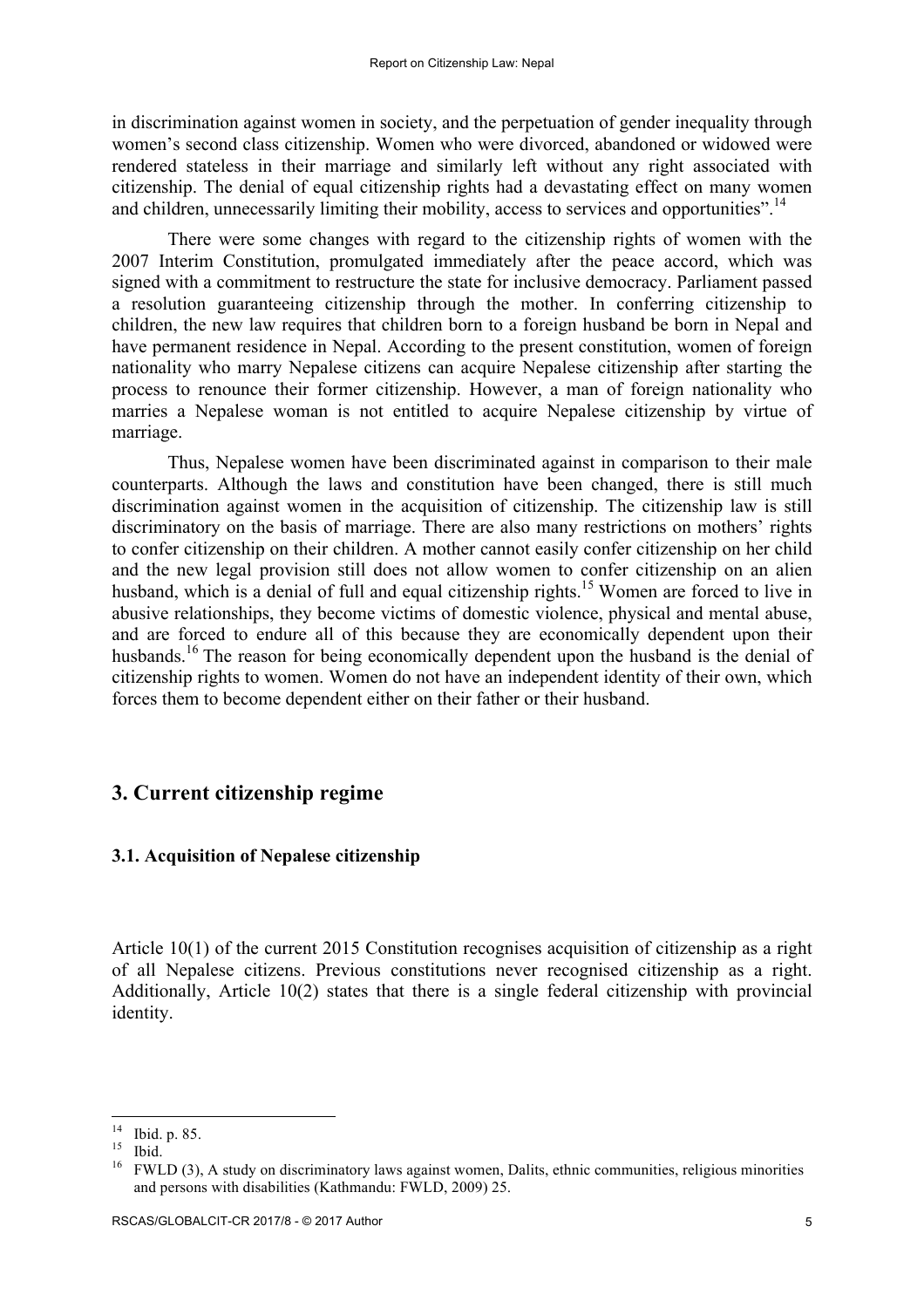## *3.1.1. Citizenship by descent*

Citizenship by descent has been further categorised into six types:

1. Citizens by descent who acquired citizenship before the commencement of the constitution

All citizens of Nepal who acquired their citizenship by descent before the commencement of the Constitution of Nepal in 2015 are recognised as citizens by  $descent<sup>17</sup>$ 

2. Citizenship through father or mother

Any person whose father or mother was a citizen of Nepal at their time of birth is deemed to be a citizen by descent.<sup>18</sup>

3. Citizenship for children of citizens by birth

Children whose father or mother acquired citizenship by birth can acquire citizenship by descent only if both the father and mother are citizens of Nepal.<sup>19</sup> This means that a child born to a Nepalese citizen by birth and a foreigner cannot acquire citizenship by descent.

4. Citizenship for children whose father and mother are unidentified

A child found in the territory of Nepal has citizenship by descent until the time the paternity or maternity of the child is traced.<sup>20</sup>

5. Citizenship for children born in Nepal to Nepalese women

Children born to Nepalese women in Nepal having permanent domicile in Nepal can acquire citizenship by descent, but only if the father of such children cannot be traced.<sup>21</sup> The constitution does not clarify the meaning of the term 'father not traced.'

6. Children born to Nepali women and foreign men

Children born to Nepalese women and foreign men can acquire citizenship by descent if at the time of application both the parents are Nepalese citizens.<sup>22</sup> However, if only the mother is a Nepalese citizen at the time of the application and the father is not, the children from such parents acquire naturalised citizenship. This is contradicts the constitutional provisions themselves and the Citizenship Act, 2066, Section 3(1), which states that a person whose father or mother is a citizen of Nepal shall be a citizen by descent. This is further elaborated as below.

## *Citizenship by descent according to the Nepal Citizenship Act, 2066*

Section 3 of the act lays down the criteria for eligibility for citizenship by descent. It states that a person whose father or mother was a citizen of Nepal at the time of the person's birth is a citizen of Nepal by descent.<sup>23</sup> However, the following sub-section restricts this provision by specifying that persons born to Nepalese women married to foreign men can only acquire the

<sup>&</sup>lt;sup>17</sup> Article 11(2)(a), Constitution of Nepal, 2015.<br>
<sup>18</sup> Article 11(2)(b), Constitution of Nepal, 2015.<br>
<sup>19</sup> Article 11(3), Constitution of Nepal, 2015.<br>
<sup>20</sup> Article 11(4), Constitution of Nepal, 2015.<br>
<sup>21</sup> Article 11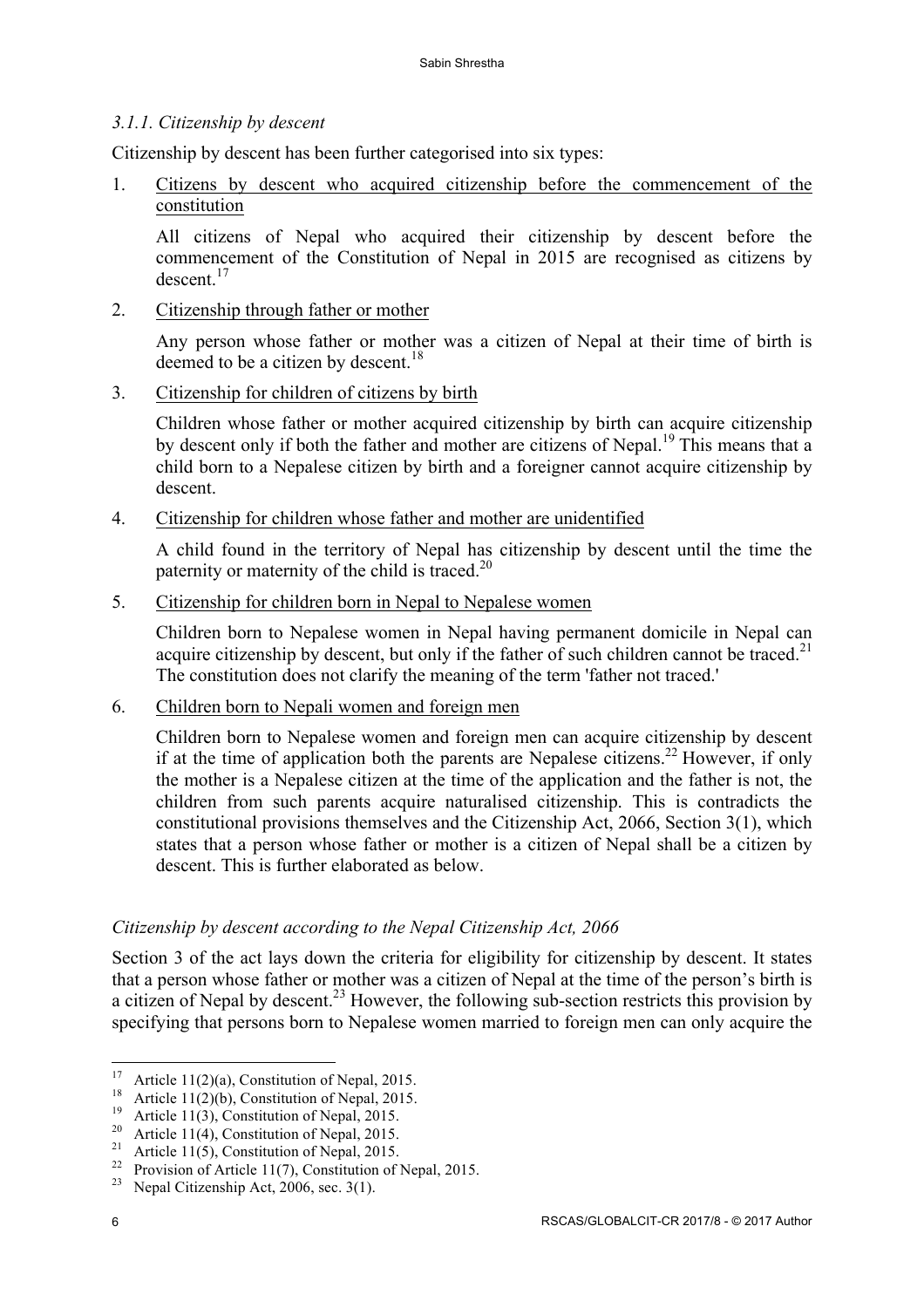citizenship of Nepal through naturalisation.<sup>24</sup> The language used in this sub-section suggests that it supersedes the previous sub-section, as the phrase "Notwithstanding anything in subsection (1)..." is used. This section also includes a provision that addresses the citizenship concerns of foundlings. It states that persons found in the territory of Nepal the whereabouts of whose father and mother are unknown are citizens by descent until their father or mother is identified.<sup>25</sup>

Section 4 covers the eligibility criteria for acquiring citizenship by birth. It states that any person born before 13 April 1990 in the territory of Nepal with permanent domicile in Nepal is a citizen of Nepal by birth. This provision is no longer applicable in the present as the certificate of citizenship by birth could only be acquired before the Constituent Assembly election was held<sup>26</sup> or within two years of the commencement of the act.<sup>27</sup> With the Constituent Assembly already having been held and more than two years having passed since the act entered into force, the provision is no longer applicable for any person today.

## **3.1.2. Acquisition by naturalisation (through marriage, ordinary naturalisation etc.)**

The constitutional provisions further classify citizenship by naturalisation into three types.

1. Citizenship by naturalisation through marriage

A foreign female spouse of a Nepalese man can acquire citizenship by naturalisation.<sup>28</sup> However, the same does not apply to a foreign male spouse of a Nepalese woman. The provision is also not clear regarding any further conditions that need to be met in order to acquire Nepalese citizenship by naturalisation.

## 2. Citizenship by naturalisation for children born to Nepalese women and foreign men

Children born to Nepalese women and foreign men may acquire the citizenship of Nepal provided that they have permanent domicile in Nepal and have not acquired the citizenship of the foreign country.<sup>29</sup> As mentioned above, if at the time of application both the parents of such children are Nepali citizens they can acquire citizenship by descent.

3. Other kinds of citizenship by naturalisation

The constitution states that the Government of Nepal can confer other kinds of citizenship by naturalisation on the basis of federal law.<sup>30</sup> These legal provisions need to be determined by the citizenship laws.

## *Acquisition of citizenship by naturalisation according to the Nepal Citizenship Act, 2006*

Section 5 of this act deals with the kinds of naturalised citizenship certificates. Sub-section (1) even specifies the procedure for obtaining naturalised citizenship through marriage as it states that a foreign female spouse needs to produce her document of a marriage relationship

<sup>&</sup>lt;sup>24</sup> Nepal Citizenship Act, 2006, sec. 3(2).<br>
<sup>25</sup> Nepal Citizenship Act, 2006, sec. 3(3).<br>
<sup>26</sup> Nepal Citizenship Act, 2006, sec. 4(2).<br>
<sup>27</sup> Nepal Citizenship Act, 2006, sec. 4(3).<br>
<sup>28</sup> Article 11(6), Constitution of N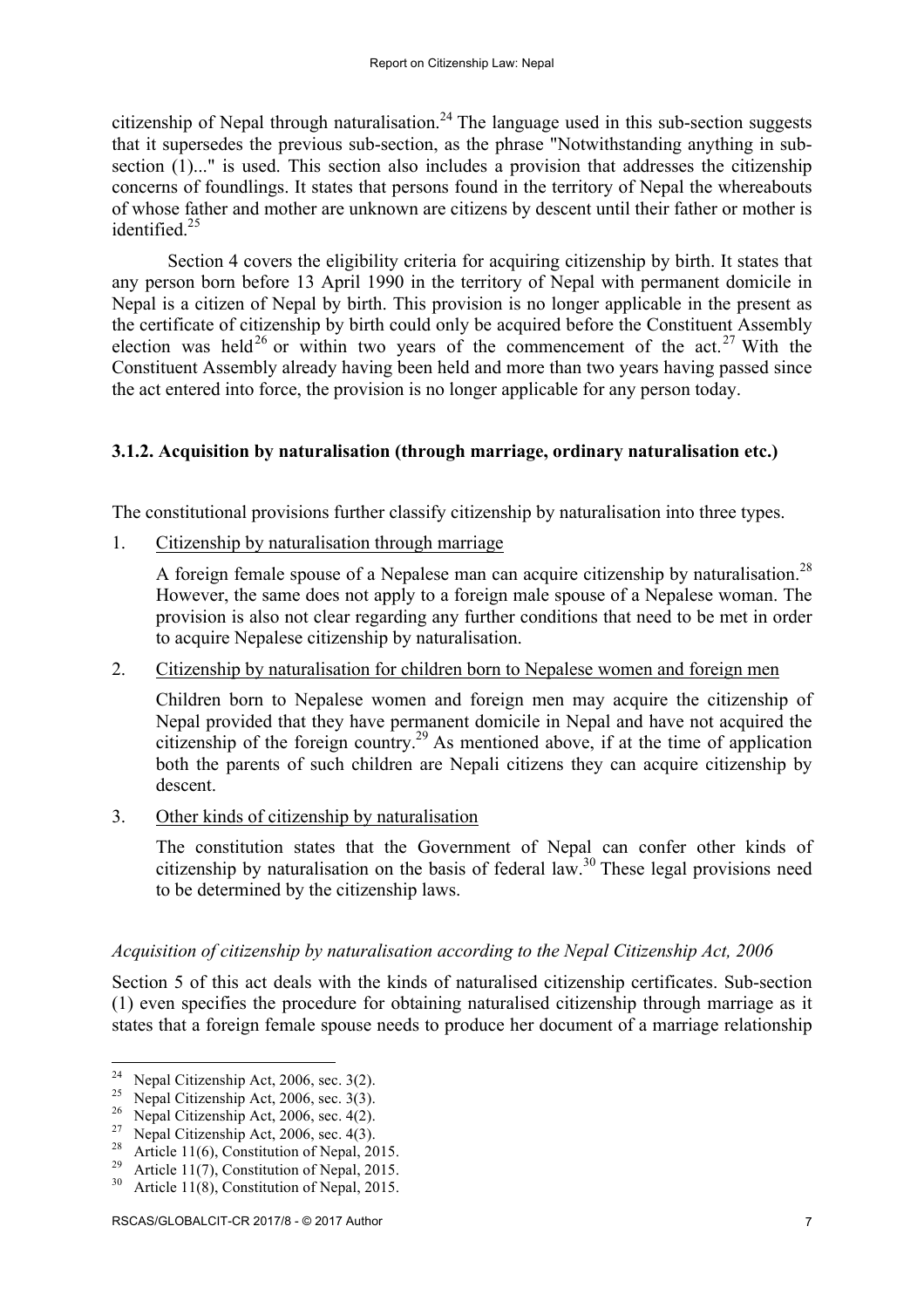with the Nepali citizen and also submit evidence that the procedure for renunciation of the previous foreign citizenship has been initiated.<sup>31</sup> Sub-section (2) has provisions regarding naturalised citizenship for persons born to Nepalese women married to foreign men. It states that such persons need to be born in Nepal, have a permanent domicile in Nepal and must not have acquired the citizenship of the foreign country on the basis of the citizenship of the father.<sup>32</sup> Sub-section (3) also lays down the step-by-step procedure for acquiring the citizenship certificate. The person must submit a copy of the mother's citizenship document, a recommendation by the municipality or village development committee concerned and evidence to show that citizenship of the foreign country of the father has not been acquired.<sup>33</sup> Sub-section (4) has provisions regarding naturalised citizenship for foreign citizens who have specifically contributed in the fields of science, art, literature, world peace, human welfare or Nepalese industry, finance or social development. They must also: <sup>34</sup>

- i. be able to read and write Nepali or any other language in use in Nepal;
- ii. be engaged in an occupation and domiciled in Nepal;
- iii. have renounced or declared renunciation of the citizenship of the other country;
- iv. have resided in Nepal for a minimum period of 15 years;
- v. be a citizen of a country where there is provision in the law or the practice of granting naturalised citizenship to Nepalese;
- vi. have good moral character;
- vii. be mentally fit and healthy.

Sub-section (6) specifies that persons applying for citizenship by naturalisation must take an oath.<sup>35</sup>

## **3.1.3. Other grounds for acquisition of citizenship**

## *Constitutional Provisions*

## Honorary Citizenship

The constitution also has a provision for honorary citizenship, which the Government of Nepal can confer on the basis of federal law.<sup>36</sup>

## Citizenship in the case of accession of territory

In the case that any territory is annexed to Nepal, the persons living in the area will be recognised as citizens of Nepal.<sup>37</sup>

<sup>&</sup>lt;sup>31</sup> Nepal Citizenship Act, 2006, sec. 5(1).<br><sup>32</sup> Nepal Citizenship Act, 2006, sec. 5(2).<br><sup>33</sup> Nepal Citizenship Act, 2006, sec. 5(3).<br><sup>34</sup> Nepal Citizenship Act, 2006, sec. 5(4).<br><sup>35</sup> Nepal Citizenship Act, 2006, sec. 5(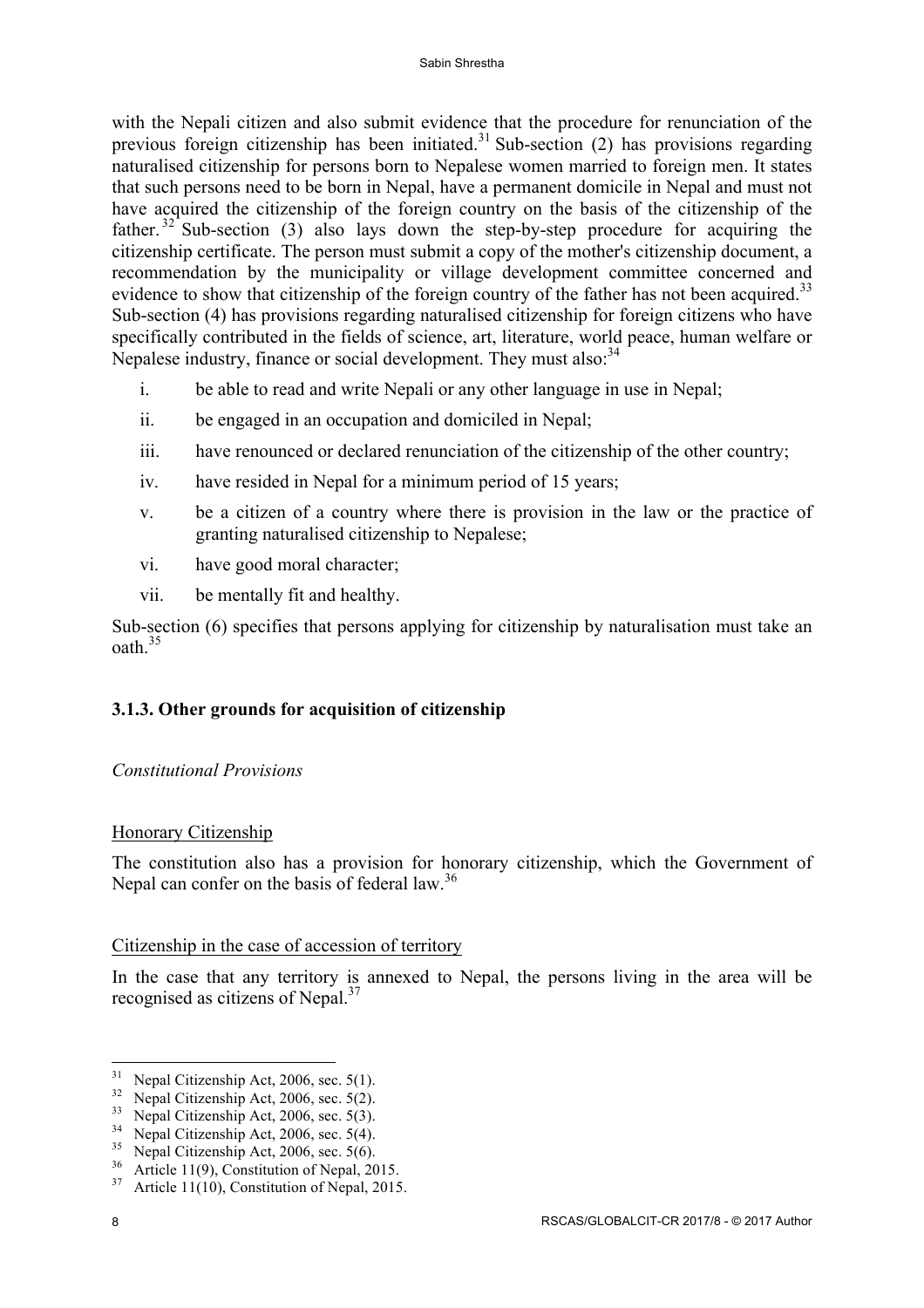• Gender Identity

The constitution also allows acknowledgement of the gender identity of persons in the certificate of citizenship.<sup>38</sup> This implies that persons may mention their desired gender in the citizenship certificate. This is a new provision that was not found in previous constitutions.

• Citizenship through the father or mother

Persons who are eligible to acquire citizenship by descent may acquire it through the father or the mother.<sup>39</sup> This provision seems to contradict Article 11(5) and seems to be a continuation of Article 11(2)(b). A proper legal interpretation is therefore necessary in order to understand the actual intent of this provision.

• Non-residential citizenship

This is a new form of citizenship that did not exist in the previous Nepalese constitutions. A foreign citizen residing in a country other than the South Asian Association for Regional Cooperation (SAARC) nations can acquire non-residential citizenship of Nepal if he/she or his/her father, mother, grandfather or grandmother was a citizen of Nepal by birth or descent. Such citizens can only exercise economic, social and cultural rights.<sup>40</sup>

## *Other grounds for acquisition of citizenship in the Nepal citizenship act, 2006*

Section 6 of the act provides for honorary citizenship to be awarded to any internationally renowned person.41 In addition, section 7 states that if any territory is acceded to Nepal, the persons residing in the integrated territory shall be citizens of Nepal.<sup>42</sup>

## **3.1.4 Procedures for obtaining citizenship according to the Citizenship Act**

Section 8 specifies the procedures for obtaining a citizenship certificate. It specifies that the certificate can only be acquired after the age of 16 and that the person needs to file an application with copies of the following documents:<sup>43</sup>

- i. The Nepalese citizenship certificates of descendants of relatives within three generations on the paternal or maternal side;
- ii. A recommendation from the village development committee (VDC) or municipality concerned certifying the place of birth and relationship.

However, female Nepalese citizens married to a foreigner cannot apply for this citizenship.<sup>44</sup>

Sub-section (2) has provisions regarding the procedure for applying for citizenship by birth. The applicant needs to file an application with copies of the following documents: $45$ 

i. A recommendation from the village development committee or municipality concerned certifying birth in Nepal and permanent residence in Nepal.

<sup>&</sup>lt;sup>38</sup> Article 12, Constitution of Nepal, 2015.<br><sup>39</sup> Ibid.<br><sup>40</sup> Article 14, Constitution of Nepal, 2015.<br><sup>41</sup> Nepal Citizenship Act, 2006, sec. 6.<br><sup>42</sup> Nepal Citizenship Act, 2006, sec. 7.<br><sup>43</sup> Nepal Citizenship Act, 2006,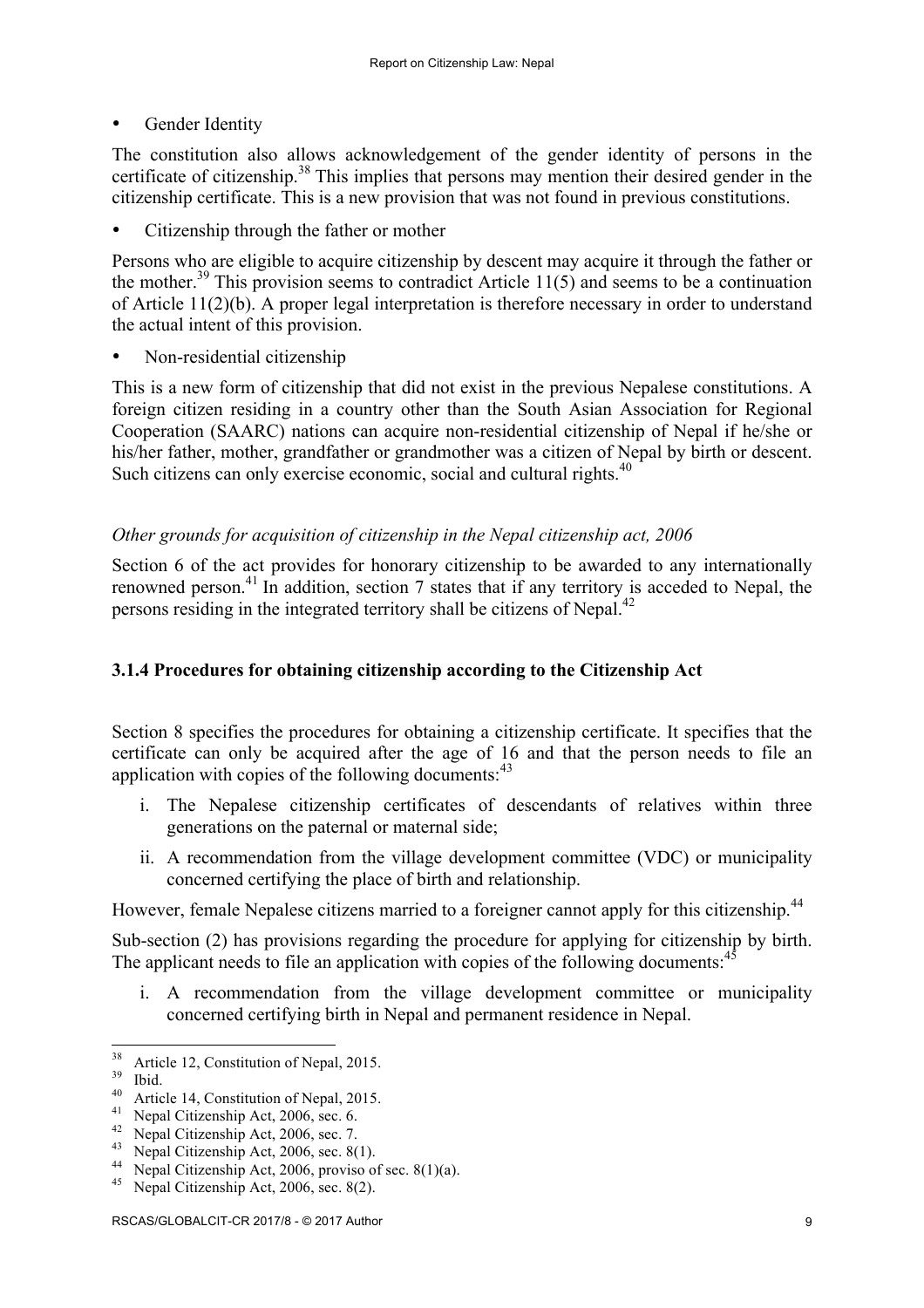ii. Evidence of a land ownership certificate in the name of the person concerned or their family, or a certificate of land tenancy right, or proof of address, or listing of the name of the father or mother in the voter list prepared by the election commission.

Sub-section (4) applies to cases where applicants cannot submit the evidence required by the provisions in sub-sections (1) and (2). The designated authority can organise a spot investigation in which at least three persons with citizenship certificates of Nepal residing in the same ward need to verify the information provided by the applicant.<sup>46</sup>

## **3.1.5 The procedures for obtaining citizenship in the Citizenship Rules**

The Nepal Citizenship Rules, 2006 were passed in line with the Nepal Citizenship Act, 2006 on 15 December 2006. They were amended on 29 January 2007 after the Interim Constitution of 2007 was promulgated on 15 January 2007. The rules contain the procedures for acquiring a citizenship certificate pursuant to the legal provisions in the Constitution of Nepal and the Nepal Citizenship Act, 2006. The content of significant provisions in these rules is described below.

1. Rule No. 3

Rule No. 3 lays down the procedure for acquiring a certificate of Nepalese citizenship by descent. It states that a citizen of Nepal who has reached the age of sixteen has to make an application to the District Administration Office in the format provided in Schedule 1 of the Rules together with the following documents: $47$ 

- i. The citizenship certificate of the applicant's father or mother or a relative within three generations of the applicant;
- ii. A recommendation from the local authority concerned setting out the applicant's birthplace and relationship or a birth registration certificate;
- iii. In cases where a citizenship certificate of a relative within three generations has been submitted, a relationship certificate establishing the relationship with that relative also needs to be submitted.

Sub-rule 2 deals with the procedure to be adopted in cases where the applicant fails to submit the above evidence. This states that a public inquiry can be conducted by local inhabitants who have obtained a citizenship certificate of Nepal in the presence of a representative of the local body.<sup>48</sup> This can be conducted to verify whether the applicant was born in Nepal, whether the applicant has had permanent residence in Nepal, or whether the applicant's father or mother is a citizen of Nepal.<sup>49</sup>

Additionally, the deed of enquiry needs to be certified by three citizens in the format provided in schedule 4 of the Rules.<sup>50</sup> The authority concerned can still make further inquiries or investigations if it feels they are necessary.<sup>51</sup>

<sup>&</sup>lt;sup>46</sup> Nepal Citizenship Act, 2006, sec. 8(4).<br><sup>47</sup> Nepal Citizenship Rules, 2006, rule. 3(1).<br><sup>48</sup> Nepal Citizenship Rules, 2006, rule. 3(2)(a).<br><sup>49</sup> Ibid.<br><sup>50</sup> Nepal Citizenship Rules, 2006, rule. 3(2)(b).<br><sup>51</sup> Nepal Citi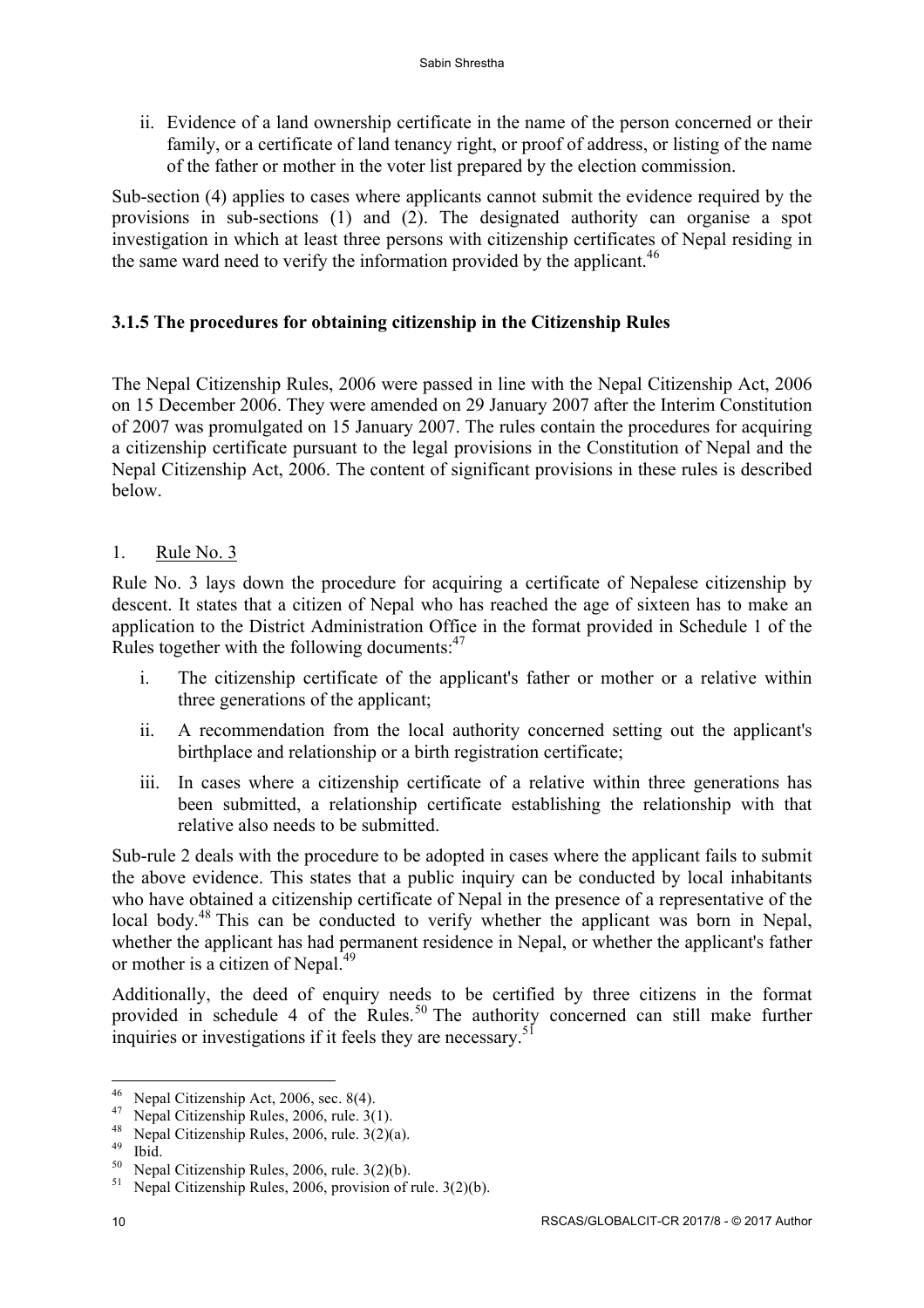Sub-rule 3 deals with the procedures for persons found within the territory of Nepal. This provision requires that applicants whose father and mother's whereabouts are unknown must submit an application in the format provided in schedule 1 of the rules to the district administration office together with the following documents: $52$ 

- i. In cases where the person has been raised by a government-approved childcare centre, orphan children protection organisation or orphanage, a recommendation from that institution.<sup>53</sup> Additionally the person must be certified by the head of the institution.<sup>54</sup>
- ii. In cases where the person has obtained legal guardianship, a copy of the citizenship certificate of the legal guardian.<sup>55</sup>

If further inquiry is felt necessary, a recommendation from the local organisation or a police report may be sought from the applicant.<sup>56</sup> Such citizenship certificates specifically mention in the relevant columns that the father and mother have not been traced.<sup>57</sup>

## 2. Rule No. 4

This Rule concerns the procedure for obtaining citizenship by birth. This provision is no longer applicable as the application for this type of citizenship must have been made prior to the election of the Constituent Assembly.<sup>58</sup> It requires that the applicant must submit an application together with the following documents to the district administration officer in the format prescribed in Schedule 1 of the rules:<sup>59</sup>

- i. A recommendation from the Local organisation concerned proving that the applicant was born in Nepal and has been continuously permanently residing in Nepal.
- ii. A land ownership registration certificate or tenancy right certificate or household certificate in the name of the applicant or in the name of the applicant's family,  $60$  or evidence indicating that the name of the applicant or the applicant's father or mother appears in the electoral roll prepared by the election commission.

In the case of failure to submit the evidence listed above, a spot public inquiry can be conducted in the same manner as for rule No. 3(2)(a). However, in the case of citizenship by birth, the decision on citizenship must be made within a month of the date of registration of applications. $61$ 

## 3. Rule No. 5

This rule contains provisions on procedures for obtaining citizenship through naturalisation by marriage. Foreign women married to Nepalese men need to make an application to the

<sup>&</sup>lt;sup>52</sup> Nepal Citizenship Rules, 2006, rule. 3(3).<br>
<sup>53</sup> Nepal Citizenship Rules, 2006, rule. 3(3)(a).<br>
<sup>54</sup> Nepal Citizenship Rules, 2006, rule. 3(3)(c).<br>
<sup>55</sup> Nepal Citizenship Rules, 2006, rule. 3(3)(b).<br>
<sup>56</sup> Nepal Citiz daughter and daughter-in-law, whether living in an undivided family or living separately.<br><sup>61</sup> Nepal Citizenship Rules, 2006, rule. 4(4).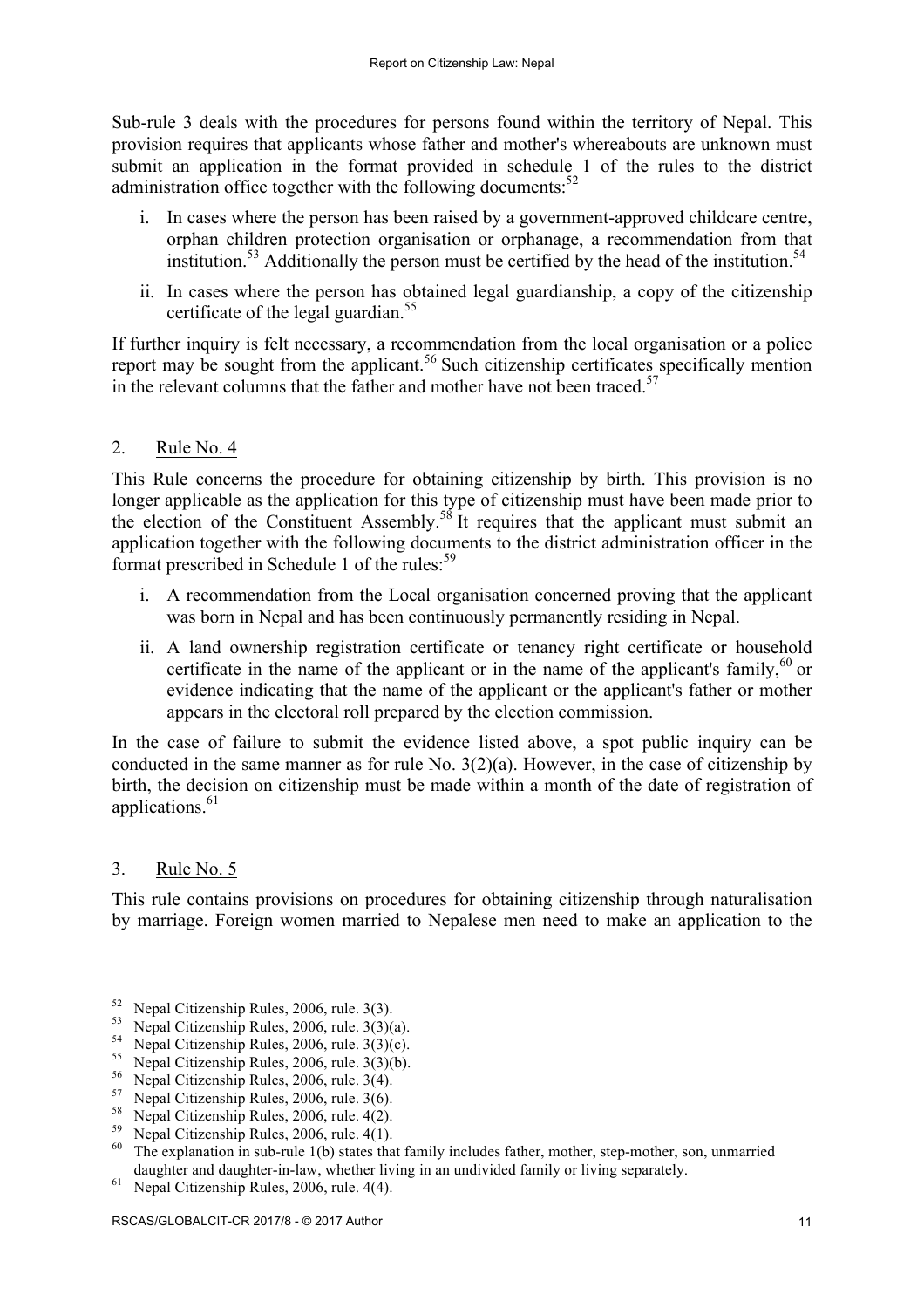district administration office in the format prescribed in Schedule 7, including the following documents:<sup>62</sup>

- i. A recommendation made by the local organisation concerned certifying the marriage to a Nepalese citizen.
- ii. Evidence proving that the applicant has initiated an application to renounce the foreign citizenship.

### 4. Rule No. 6

This provision states that applicants who have applied for citizenship by descent or by birth must be informed within seven days of the application if they are found to be ineligible to obtain the certificate.<sup>63</sup>

### 5. Rule No. 7

This rule applies to persons born to Nepalese women married to foreign citizens. Such applicants need to submit an application in the format prescribed in schedule 7 together with the following documents:  $64$ 

- i. A copy of the mother's citizenship certificate.
- ii. A recommendation from the local organisation concerned certifying that the applicant was born in Nepal and has resided permanently in Nepal.
- iii. Evidence that the applicant has not obtained the citizenship of the foreign country through the foreign father.

In such cases, the chief district officer of the district administration office can conduct further inquiries with the mayor of the municipality or chairperson of the village development committee concerned, and if satisfied the office will forward the application along with its opinion to the Ministry of Home Affairs.<sup>65</sup> The final decision on citizenship will then be taken by the Ministry of Home Affairs.<sup>66</sup>

Sub-rule 5 provides the procedure for obtaining a citizenship certificate for persons born to naturalised citizens of Nepal prior to the citizen having acquired a naturalisation citizenship. In such cases, the applicant needs to submit an application to the district administration office along with a relationship certificate letter, a copy of the father or mother's citizenship certificate and a recommendation from the local organisation to prove that the applicant has been residing in Nepal.<sup>67</sup>

<sup>&</sup>lt;sup>62</sup> Nepal Citizenship Rules, 2006, rule. 5(1).<br>
<sup>63</sup> Nepal Citizenship Rules, 2006, rule. 6.<br>
<sup>64</sup> Nepal Citizenship Rules, 2006, rule. 7(1).<br>
<sup>65</sup> Nepal Citizenship Rules, 2006, rule. 7(3).<br>
<sup>66</sup> Nepal Citizenship Rules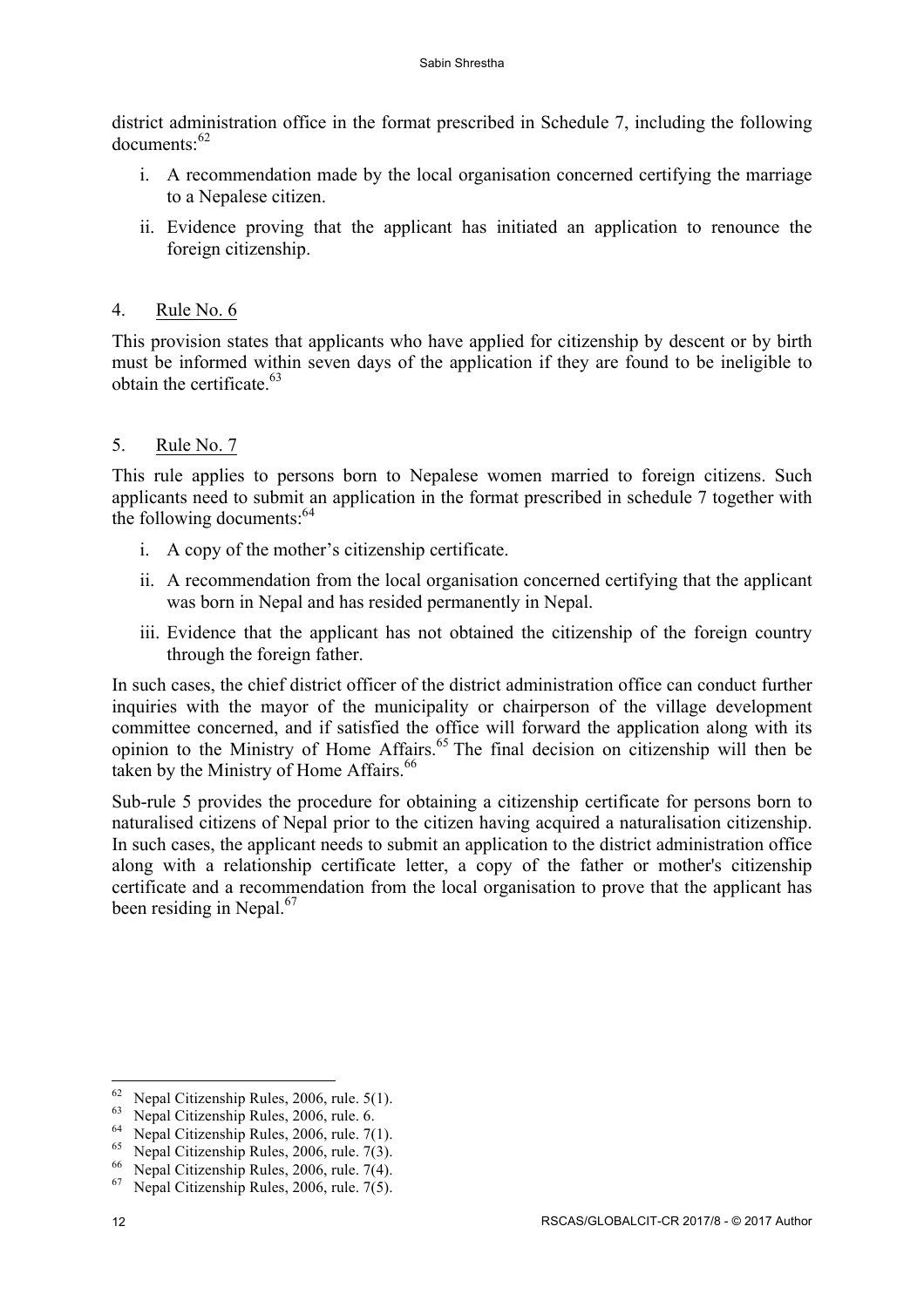### **3.2. Loss of Nepalese citizenship**

#### *3.2.1 Voluntary renunciation*

Section 10 of the Nepal Citizenship Act deals with termination of Nepalese citizenship. It states that any citizen of Nepal who voluntarily acquires the citizenship of any foreign country shall automatically lose the citizenship of Nepal.<sup>68</sup> Sub-section (3) states that a person eligible to acquire the citizenships of Nepal and a foreign country at the same time has to choose the citizenship of one of the countries within two years of reaching the age of 16, and failure to decide within two years will result in the person losing his eligibility to acquire the citizenship of Nepal. $69$ 

#### *3.2.2 Resumption of Citizenship*

However, section 11 of the act states that a former Nepalese citizen who later acquired the citizenship of a foreign country can re-acquire Nepalese citizenship upon renunciation of the foreign citizenship.<sup>70</sup>

#### *3.2.3. Other grounds for loss*

#### Submission of False Documents

This provision states that a citizenship certificate acquired through submission of false documentation shall be revoked  $71$ 

#### Dual Citizenship

The act states that a person may not acquire more than one citizenship certificate, apart from cases where the residency of a person has changed and the person seeks to acquire citizenship from the new residence. However, even to acquire this citizenship certificate the previous citizenship certificate must be withdrawn.<sup>72</sup>

#### Punishment Provision

The punishment provision deals with punishments for acquiring citizenship through false representation or by providing false information. For foreign nationals who claim to be a Nepalese citizen through false representation, the punishment is imprisonment from one to five years or a fine of from fifty thousand rupees to one hundred thousand rupees or both.<sup>73</sup> A person involved in the process of verification or recommendation related to a citizenship application by a foreign national based on false information shall be sentenced to imprisonment from six months to three years or fined from twenty thousand rupees to fifty thousand rupees or both.<sup>74</sup> A person involved in falsifying or forging a Nepalese "citizenship"

<sup>&</sup>lt;sup>68</sup> Nepal Citizenship Act, 2006, sec. 10(1).<br>
<sup>69</sup> Nepal Citizenship Act, 2006, sec. 10(3).<br>
<sup>70</sup> Nepal Citizenship Act, 2006, sec. 11.<br>
<sup>71</sup> Nepal Citizenship Act, 2006, sec. 12.<br>
<sup>72</sup> Nepal Citizenship Act, 2006, sec.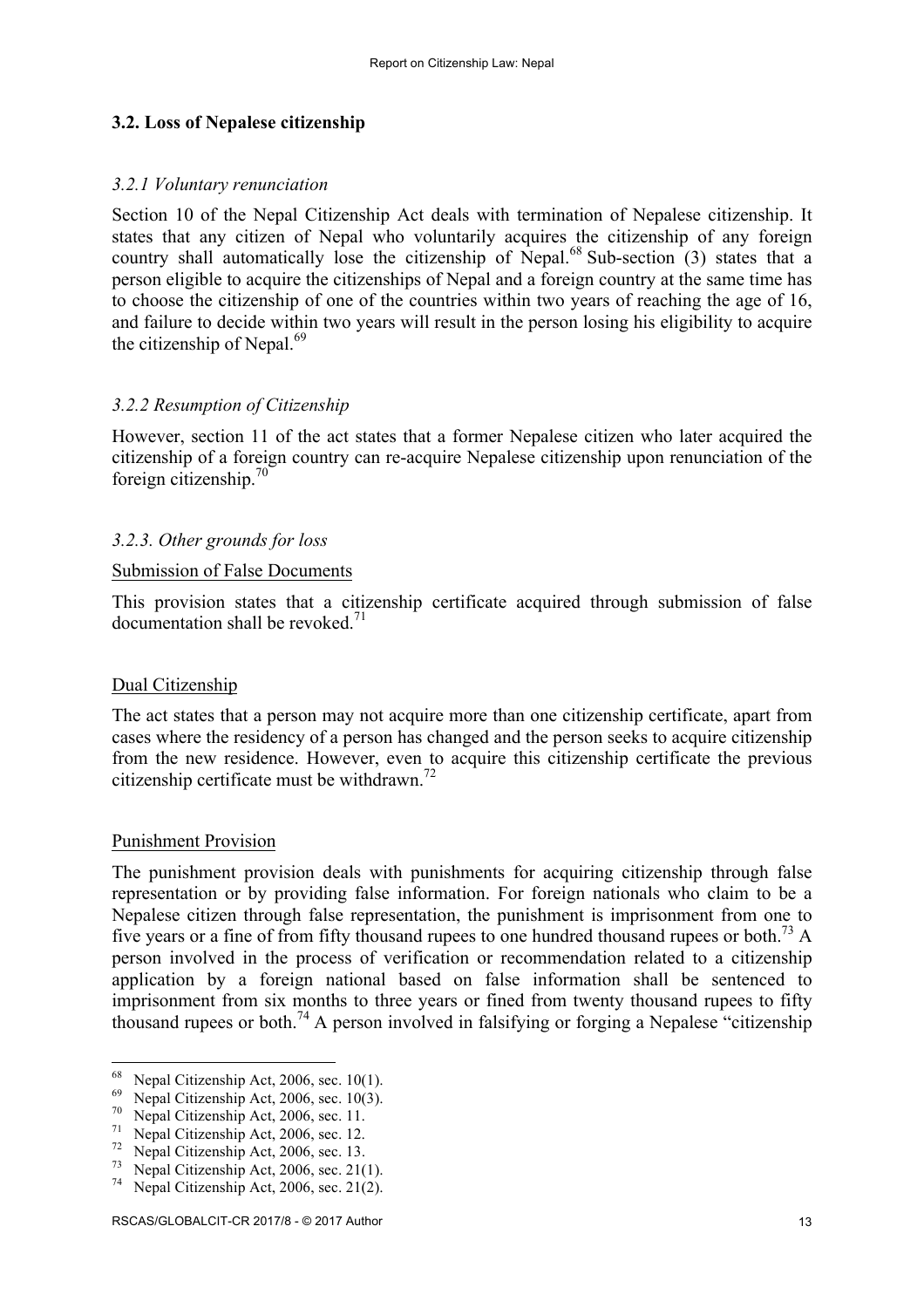certificate shall be sentenced to imprisonment from one year to five years or fined from twenty thousand rupees to one hundred thousand rupees or awarded both penalties".<sup>75</sup>

## **3.2.4 Procedures in the citizenship rules for renouncing citizenship**

The rules lay down the procedure for renouncing the citizenship of Nepal. The person concerned must provide information along with the original citizenship certificate in the format prescribed in schedule 9 of the rules to the district administration office if the applicant is domiciled in Nepal.<sup>76</sup> In cases where the person is out of the country, the applicant can submit the application to the Nepalese Embassy or the Head of the Nepalese Mission or Consulate.<sup>77</sup>

The rules also deal with the resumption of citizenship of Nepal for persons who have previously renounced their citizenship of Nepal. The applicant needs to make an application in the format prescribed in schedule 11 to the district administration office, providing proof that the foreign citizenship has been renounced.<sup>78</sup>

Revocation of the citizenship certificate where it has been obtained by providing false information is also covered. The citizenship certificate is revoked by the authority that issued it. 79

# **4. Correction of information on the citizenship certificate**

## **4.1 Section 17 of the Nepal Citizenship Act**

This section of the citizenship act deals with correction of information on the citizenship certificate. It only allows minor changes to the caste or age of the person.

## **4.2 Rule No. 14 of Nepal Citizenship Rules**

This provision lays down the procedure for correcting the details on the citizenship certificate. A person desiring to change the legally allowed particulars on the certificate must file an application to the district administration office.<sup>80</sup>

<sup>&</sup>lt;u> 1989 - Jan Samuel Barbara, margaret e</u>

<sup>&</sup>lt;sup>75</sup> Nepal Citizenship Act, 2006, sec. 21(3).<br>
<sup>76</sup> Nepal Citizenship Rules, 2006, rule. 9(1).<br>
<sup>77</sup> Nepal Citizenship Rules, 2006, rule. 11(1).<br>
<sup>79</sup> Nepal Citizenship Rules, 2006, rule. 12.<br>
<sup>80</sup> Nepal Citizenship Rules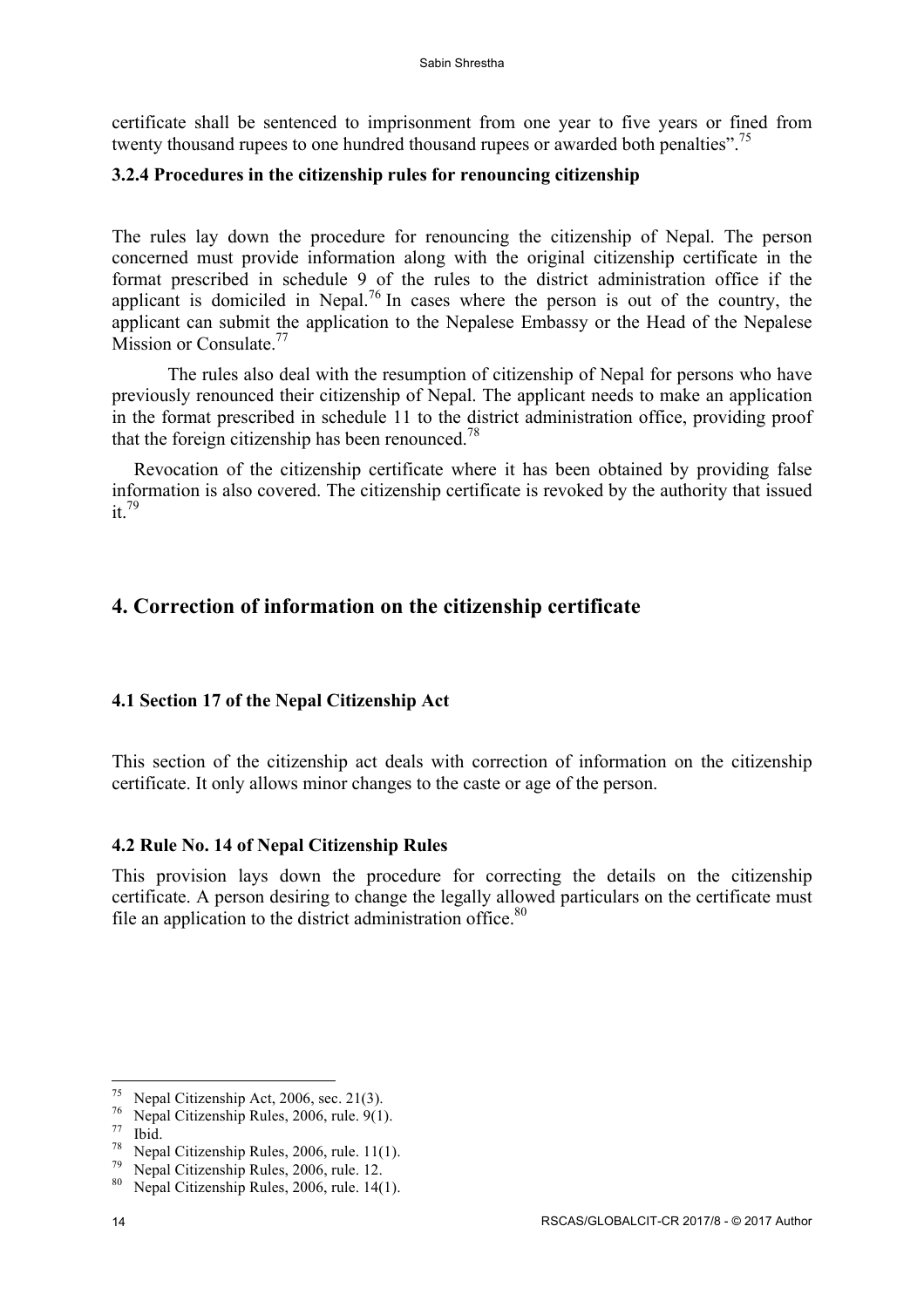## **5. Current political debates and reform plans**

Citizenship was one of the contentious issues extensively deliberated upon during the constitution-making process. The high-level task force constituted under the first CA recommended restricting citizenship by descent by requiring both parents to be Nepalese citizens for their child to be eligible to acquire the citizenship of Nepal.<sup>81</sup> This drew immediate dissent from many CA members, particularly the women members. Consequently, the CA could not agree on the citizenship provision and it was categorised as a disputed issue after the first CA was dissolved.

A second CA was formed on 21 January 2014. Among several committees formed under the CA, the Constitution Records Study and Determination Committee (CRSDC) was tasked with classifying the settled and disputed issues. The settled issues were to be submitted to the Constitution Drafting Committee (CDC) and the disputed issues were to be submitted to the Constitutional and Political Dialogue and Consensus Committee (CPDCC) in order to garner consensus.

Despite being categorised amongst the disputed issues by the first CA, the CPDCC identified the citizenship provisions as a settled issue and forwarded them to the CDC on 13 May 2014, thereby preventing deliberations on them. However, on 6 August 6 2014, the subcommittee of the CDC requested that the citizenship provisions be sent to the CPDCC for further discussion. A sub-committee of the CPDCC then identified citizenship as an issue that required further discussion and the result was substantive discussion in the CPDCC as well.

Parallel to the formal constitution-making process, civil society organisations, activists and persons without citizenship had been staging a series of protests in the streets of the capital. Protests were also organised at the district level. The civil society organisations repeatedly put forth their demands for equal rights for men and women in conferring citizenship to their children and spouses. More specifically, there was a demand to amend "Father AND Mother" to "Father OR Mother," which would enable acquisition of citizenship through mothers in the same way as through fathers.

A month after the 2015 earthquake, the four top political parties adopted a 16-point agreement resulting in consensus on all the contentious issues. The citizenship provision remained unchanged and the restrictive "Father AND Mother" provision was included in the preliminary draft of the constitution. The draft was then subjected to public scrutiny, which revealed massive support for the "Father OR Mother" provision. The CA was finally compelled to amend the citizenship provision.

## **5.1 Lack of Citizenship Certificate**

A study conducted by the Forum for Women, Law and Development (FWLD) showed that 4,346,046 people (23.65 per-cent of the population) lacked citizenship certificates in Nepal. An update of the study in 2015 reveals that the number of people without citizenship certificates had increased from 4.3 million to 4.6 million. However, the percentage had decreased from 23.65% to 22.82% largely thanks to special efforts made in 2013 in which the

<sup>&</sup>lt;sup>81</sup> Review of the High Level Taskforce Proposal on Citizenship, page 1.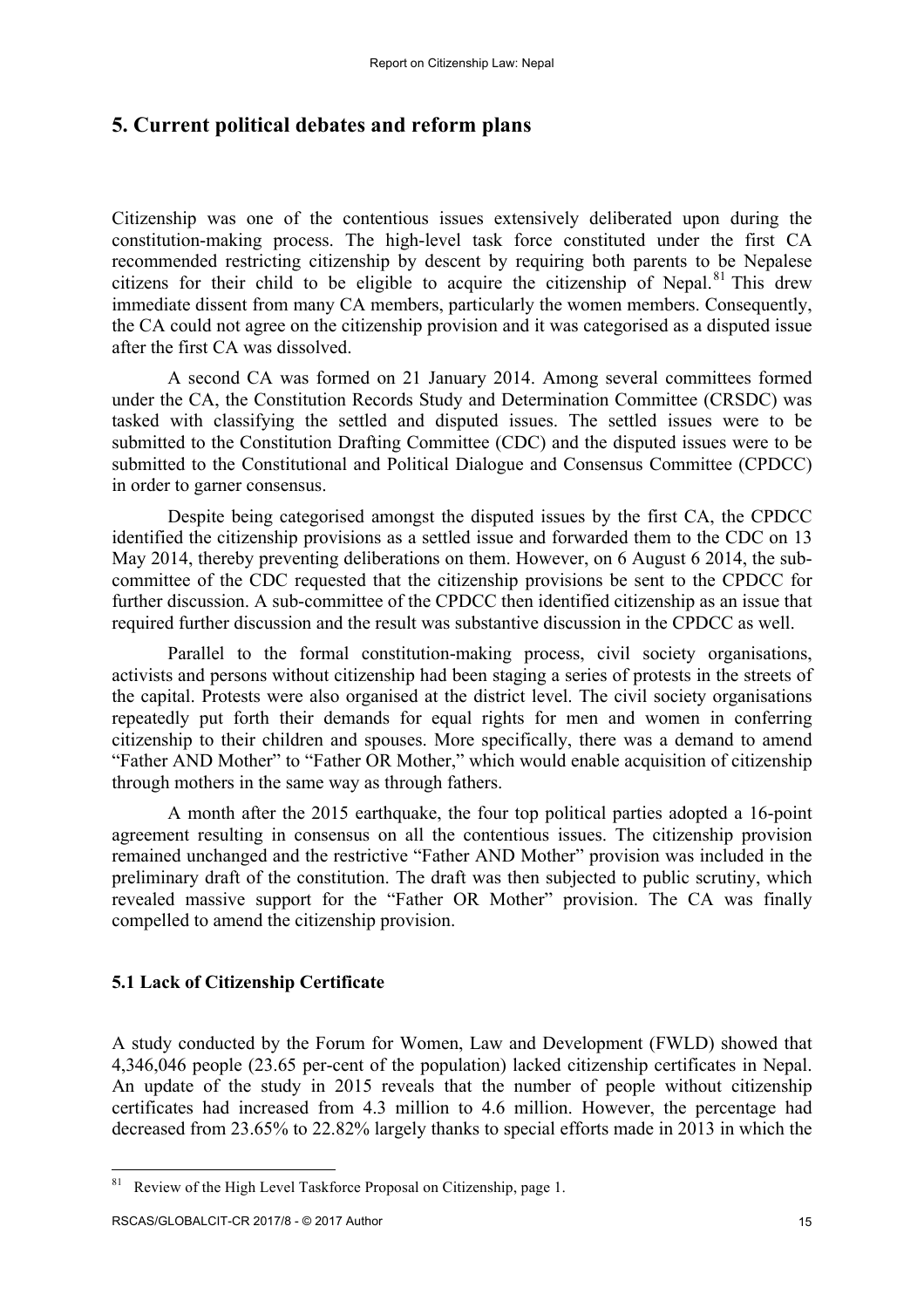Government of Nepal issued citizenship certificates via integrated mobile camps and citizenship certificate distribution camps.<sup>82</sup>

These figures are based on government sources. However, there was still "a need for information on trends in the acquisition of citizenship certificates and the associated barriers, as well as on the impacts to those who lack a certificate".<sup>83</sup> As a consequence, the Forum for Women, Law and Development (FWLD) conducted another survey among households in Nepal "to understand the demographic trends among citizenship certificate holders".<sup>84</sup> Results of this survey corroborate that gender, caste, and household are highly correlated with the person's possession of a citizenship certificate. They also indicate the persistence of the gender gap, "as nearly 87 percent of eligible men have acquired citizenship certificates, compared to approximately 74 percent of eligible women".<sup>85</sup> The study also points to the pervasive gender discrimination, particularly towards widows who face hurdles in obtaining citizenship certificates for their children. Other women without husbands, including victims of violence or sex workers were also unable to obtain citizenship certificates, mostly due to fears of their in-laws that by becoming citizens, they would be able to obtain property rights. Finally, a number of "women reported that their own biological family members did not want them to have a legal claim to family property and inheritance, and therefore refused to support their applications for citizenship certificates". <sup>86</sup> More specifically, cultural practices and the lack of family support were among the key reasons why Muslim and Madhesi women were unable to apply for and obtain citizenship certificates.

In addition to gender, other important factors for obtaining a citizenship certificate include religion and caste... Survey results show that "Hill Brahmans, Chettris and Newars are the most likely to possess citizenship certificates, whereas Chepangs, Rajbars and Musahars are the least likely. Muslims clearly lag in citizenship acquisition rates relative to other religious groups".<sup>87</sup> Further to this, the survey clearly shows that the acquisition of citizenship is related to caste differences. In particular, "members of the Dalit community state that discrimination by government officials not only prevents them from acquiring a citizenship certificate, but even from attempting to apply at all. Madhesi participants also report frustration and stress due to persistent bias shown by government officials". <sup>88</sup>

The combination of these factors has prevented a number of people from applying for citizenship certificates, or even making the first step towards this by applying to their village development committee/municipality. More specifically, the survey indicates that the most common reason for this is that citizenship certificates matter little in everyday lives. A total of 36.8 percent of individuals have highlighted this reason, as opposed to mere 0.7 percent who did not apply citing the lack of cooperation on behalf of authorities, or to 5.1 per cent (of whom 90 percent were women) who lacked family support. A further 2.6 percent (all women) did not apply as their husbands were away from home. <sup>89</sup> The gender-based discrimination is persistent in the application process, particular as regards the interlinkages between the private and the public sphere through patriarchy.

<sup>&</sup>lt;sup>82</sup> Forum for Women, Law and Development (FWLD), Acquisition of Citizenship Certificate in Nepal: Estimation and Projection, December 2015, Kathmandu.

<sup>&</sup>lt;sup>83</sup> Forum for Women, Law and Development (FWLD), Acquisition of Citizenship Certificate in Nepal: Estimating Prevalence, April 2013, Kathmandu.<br><sup>84</sup> Forum for Women, Law and Development (FWLD), Acquisition of Citizenship Certificate in Nepal:

Understanding Trends, Barriers and Impacts, February 2014, Kathmandu.<br><sup>85</sup> Ibid, pg. 15.<br><sup>86</sup> Ibid, pg. 20<br><sup>87</sup> Ibid, pg. 20<br><sup>88</sup> Ibid, pg. 20<br>Ibid, pg. 20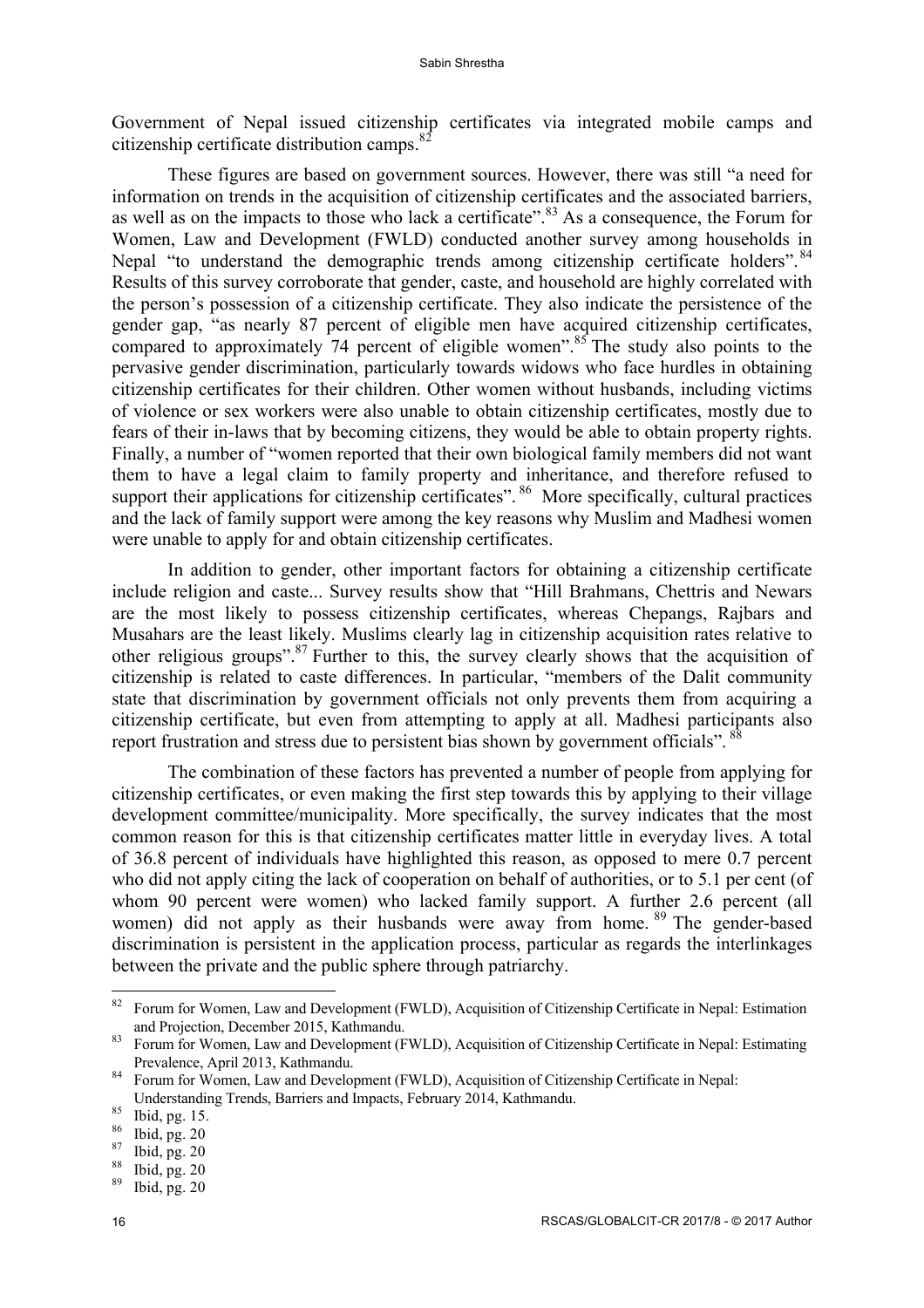Beyond these issues, research shows that there are significant administrative and procedural hurdles in the process of citizenship acquisition. That is, "many of the documents required or used to apply for a citizenship certificate, such as a land title or voter registration, are themselves only acquirable with the possession of a citizenship certificate. For the most marginalised members of Nepalese society, such as indigenous groups whose customary land practices do not use official land titles or trafficking survivors, who are often abandoned or betrayed by their families, possession of these legal documents (and therefore, the acquisition of a citizenship certificate) is nearly impossible".<sup>90</sup>

The recent study clearly shows that the number of people without citizenship certificates in Nepal will continue to increase unless the Government takes some special measures to bridge the gap. The current number of people without a citizenship certificate stands at 4.6 million  $-22.82\%$  of the total population. Projections show that this figure will rise to 6.7 million, or 26.14% of the total population, in  $2021$ .<sup>91</sup>

## **6. Conclusion**

Without citizenship certificates, people are unable to enjoy fundamental rights in Nepal. Possession of these certificates is required for civil documentation and financial services. Moreover, they are required to access land and house titles, credit and bank accounts, and to be able to exercise basic civil and political rights. As a significant portion of Nepal's population lacks citizenship certificates, the government and civil society should make continued efforts to advocate for all eligible Nepalese to have access to them.

Following the restoration of multiparty democracy in 1990, all Nepalese governments have made attempts to address the citizenship issue by forming investigative committees and citizenship teams and by introducing new laws and amending the existing acts and regulations. Between 1975 and 1993, eight citizenship teams and three high-level investigative committees were formed to facilitate the distribution of citizenship certificates. Nevertheless, citizenship provision is still highly debated. Therefore, it is high time that the government, lawmakers and authorities take the issue of citizenship seriously and provide citizenship to eligible Nepalese people so that there remains no risk of these people being stateless.

<sup>&</sup>lt;sup>90</sup> Ibid<br><sup>91</sup> Forum for Women, Law and Development (FWLD), Acquisition of Citizenship Certificate in Nepal: Estimation and Projection, December 2015, Kathmandu, p. 16.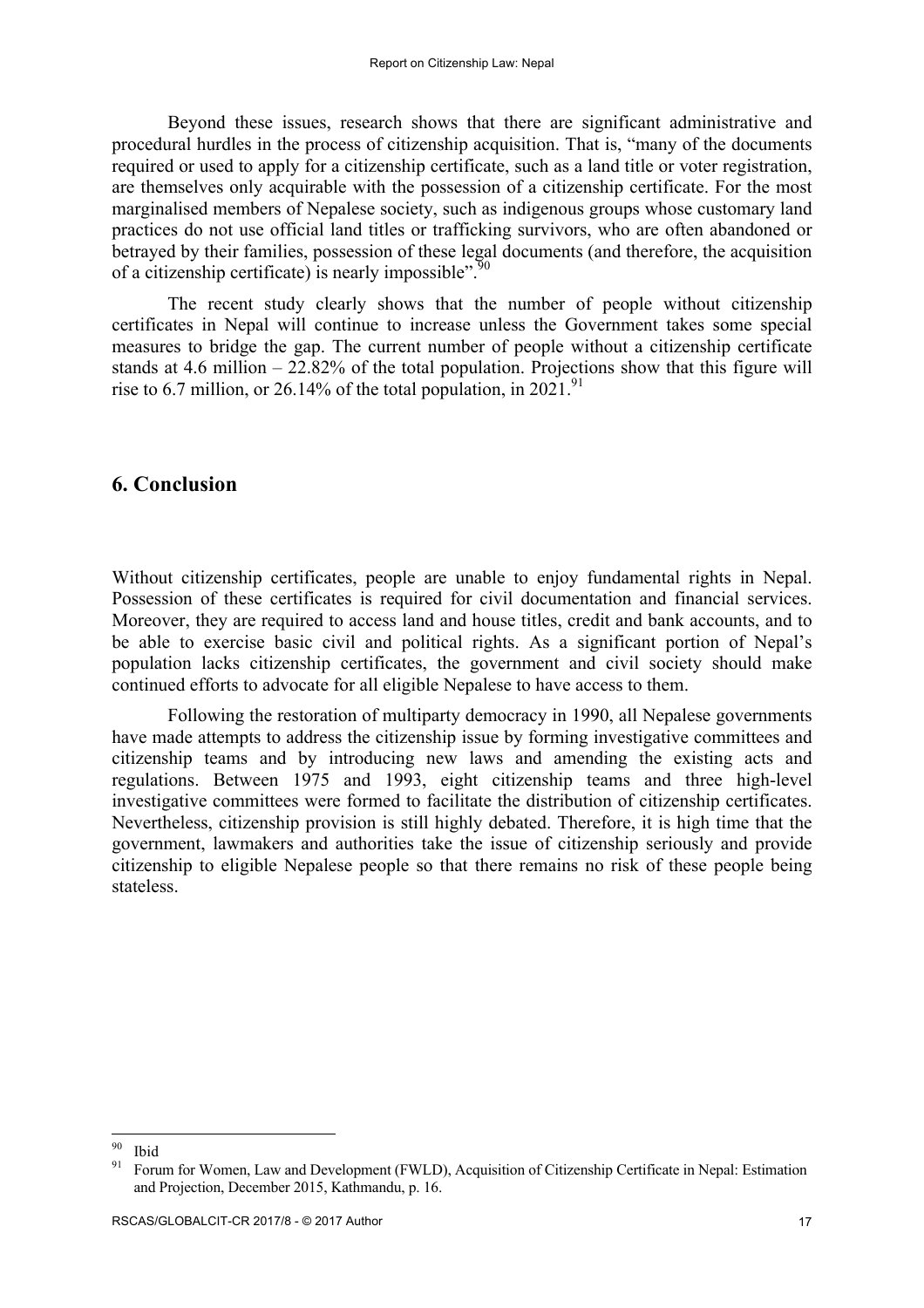## **Bibliography**

Bashyal Bishnu. *Gender Equality Act 2063: An Analytical study with reference to Convention on the Elimination of All forms of Discrimination against Women, 1979*. Diss., Tribhuvan University, 2009.

Citizenship Rules, 2063 B.S. (2006 A.D.)

- Constitutional Lawyers' Forum, *Citizenship*. Kathmandu: Classic Printing Service, 2068 B.S. Print.
- Forum for Women, Law and Development (FWLD), *Acquisition of Citizenship Certificate in Nepal: Estimation and Projection.* Kathmandu: FWLD, December 2015, http://fwld.org/wp-content/uploads/2016/06/Acquisition-of-Citizenship-Certificate-in-Nepal-Estimation-and-Projection.pdf
- Forum for Women, Law and Development (FWLD), *Acquisition of Citizenship Certificate in Nepal: Estimating Prevalence*. Kathmandu: FWLD, April 2013, Forum for Women, Law and Development (FWLD), *Acquisition of Citizenship Certificate in Nepal: Understanding Trends, Barriers and Impacts*. Kathmandu, February 2014.
- FWLD. *A study on Discriminatory Laws Against women, dalit, ethnic community, religious minority and persons with disabilities*. Kathmandu: FWLD, 2009, http://fwld.org/publications/study-discriminatory-laws-women-dalit-ethniccommunity-religious-minority-persons-disabilities/
- FWLD and United Nations Development Fund for Women (UNIFEM), *Impact of Existing Discriminatory Citizenship Laws on Women and Children in Nepal*. Kathmandu: FWLD and UNIFEM, 2007.

Nepal Citizenship Act, 2063 B.S. (2006 A.D.)

Review of the High Level Taskforce Proposal on Citizenship

The Constitution of Nepal 2072 B.S. (2015 A.D.)

United Nations Children's Fund (UNICEF). *Children and women of Nepal: a situation Analysis*, 1987. Print.

Universal Declaration of Human Rights (UDHR), 1948 A.D.